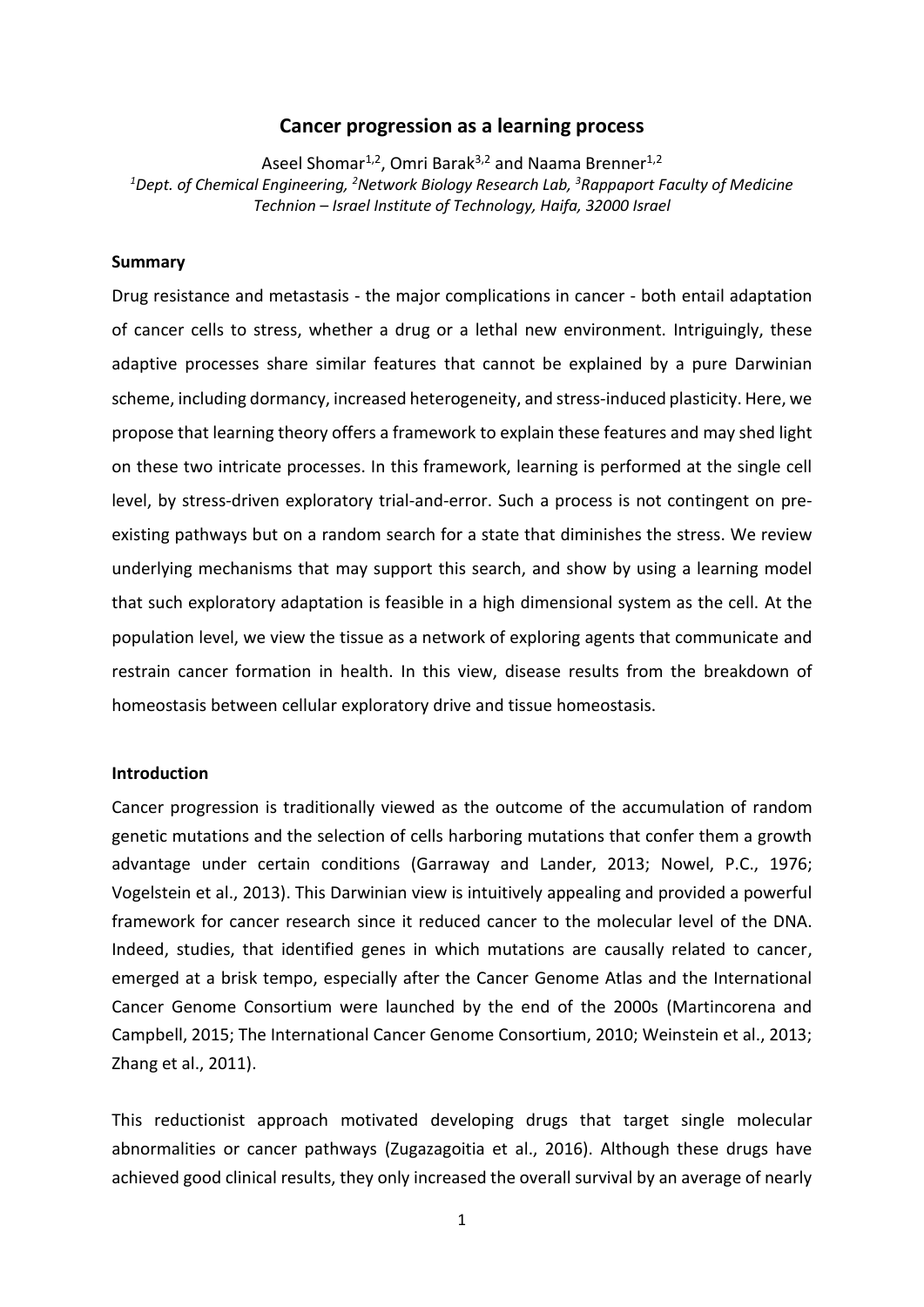3 months (Salas-Vega et al., 2017). A major reason for this is that malignant cells manage to adapt to the drug by bypassing its target, rendering the tumor resistant. In fact, resistance is the norm for all the drugs that target specific molecules (Vasan et al., 2019).

Another factor contributing to poor clinical outcome is metastasis – the process of migration and colonization of distant organs by cells from a primary tumor. Metastasis is the major culprit of cancer-associated mortality accounting for almost 90% of deaths (Cheung and Ewald, 2016; Lambert et al., 2017). These two avenues of disease progression and mortality – resistance and metastasis – are distinct biological processes. However, they seem to be remarkably analogous in several fundamental properties. In particular, accumulating evidence suggests that both drug resistance and colonization of cancer cells in secondary organs exhibit aspects that do not exclusively follow a simple Darwinian scheme of mutations and selection (Welch and Hurst, 2019). Despite many years of research, a clear genetic signature of mutations that are associated with metastasis has not been found (Lambert et al., 2017; Vogelstein et al., 2013). Such a signature was found in some cancers at the initiation stage and was therefore expected and sought also in the context of metastasis. Resistance, in parallel, can arise from purely non-genetic mechanisms (Bell and Gilan, 2020; Marine et al., 2020; Pisco and Huang, 2015).

A cytotoxic treatment or a hostile environment in a secondary organ are both sources of stress to which cancer cells should adapt in order to survive. Plethora of findings showed that such a stress can actively induce an adaptive response and lead to drug resistance and the formation of metastasis (Pisco and Huang, 2015; Welch and Hurst, 2019). Such adaptation is supported by global epigenetic changes that enhance the plasticity of the cells. Various terms have appeared in the literature to describe these phenomena: 'alternative pathways', 'acquired', 'adaptive' or 'induced' resistance (Kim et al., 2018; Maynard et al., 2020; Pisco and Huang, 2015; Shaffer et al., 2017; Stewart et al., 2020). Nevertheless, a comprehensive theory and deeper understanding of these terms is still lacking; such an understanding is crucial to pave the way to new therapeutic avenues.

In this Perspective, we propose that learning theory offers a framework that may shed some light on the two complex processes of drug resistance and metastasis. Learning is the fundamental ability of a system to modify itself with relation to its environment and thus acquire novel functionality. Although most commonly attributed to the brain, we support the view that learning is not an exclusive function of neural networks, but rather a general property of plastic high-dimensional systems coupled to their environment (Baluška and Levin, 2016). Experiments on yeast cells have revealed that cellular networks can provide a substrate for learning and adaptation in the face of unforeseen challenges to which no pre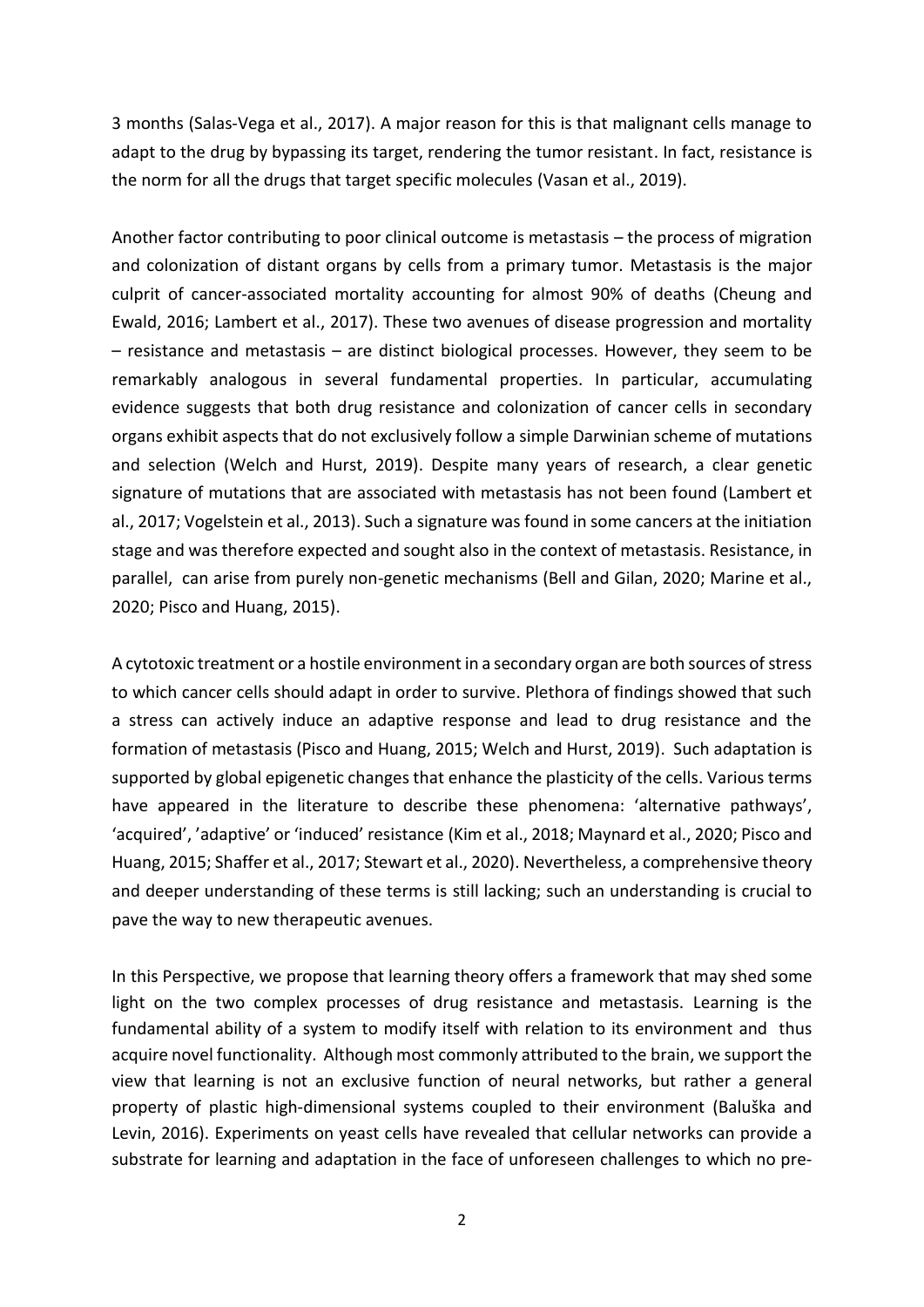programmed response is available (Braun, 2015). This experimental paradigm was based on artificially rewiring the genetic regulation network of yeast cells. Exposing these cells to an environment where expression of the rewired gene is essential while its natural regulation is compromised, confronts them with regulatory challenging and stressful conditions for which no pre-programmed response is available. Without dedicated sensory information or preexisting regulatory pathways, the yeast cells adapt through a trial-and-error process that can be described as a primitive form of learning by the gene regulatory network (Schreier et al., 2017).

Here, we propose that a similar type of adaptation is implicated in metastasis and resistance, where cancer cells aim to achieve stress reduction. Stressful situations, such as drugs and lethal environments, induce plasticity that can initiate an exploratory process by which new states of the cellular networks – regulatory genetic network, metabolic and signaling networks – can be sampled. As a more adaptive and less stressful state is reached, the drive for additional sampling of new states decreases. The novelty of our approach is to highlight a mode of adaptation which is not contingent on pre-programmed pathways but rather on the ability of the cells to explore and contrive new adaptive states, and to establish the deep connection of such adaptation with a learning process.

We combine these insights from learning theory with the tissue population level of organization. While each individual cell can be viewed as a learning system in itself and might explore to find an adaptive state, it is also part of a coupled cell population in a tissue environment and interacts with neighboring cells. Thus, its propensity to explore might be constrained at the population-level by a collective force that drives the cells to a local synchronous state.

To make our framework more concrete, we address two corollary questions: First, can one identify empirical signatures of exploratory dynamics in the processes of resistance and metastasis? We will delve into corroborative findings that highlight prominent features of exploration and tissue constraints in cancer progression. Second, how is exploration feasible as an effective converging mechanism in a complex high dimensional system as the cell? We will discuss the feasibility of such a mechanism based on recent modeling work done in our lab.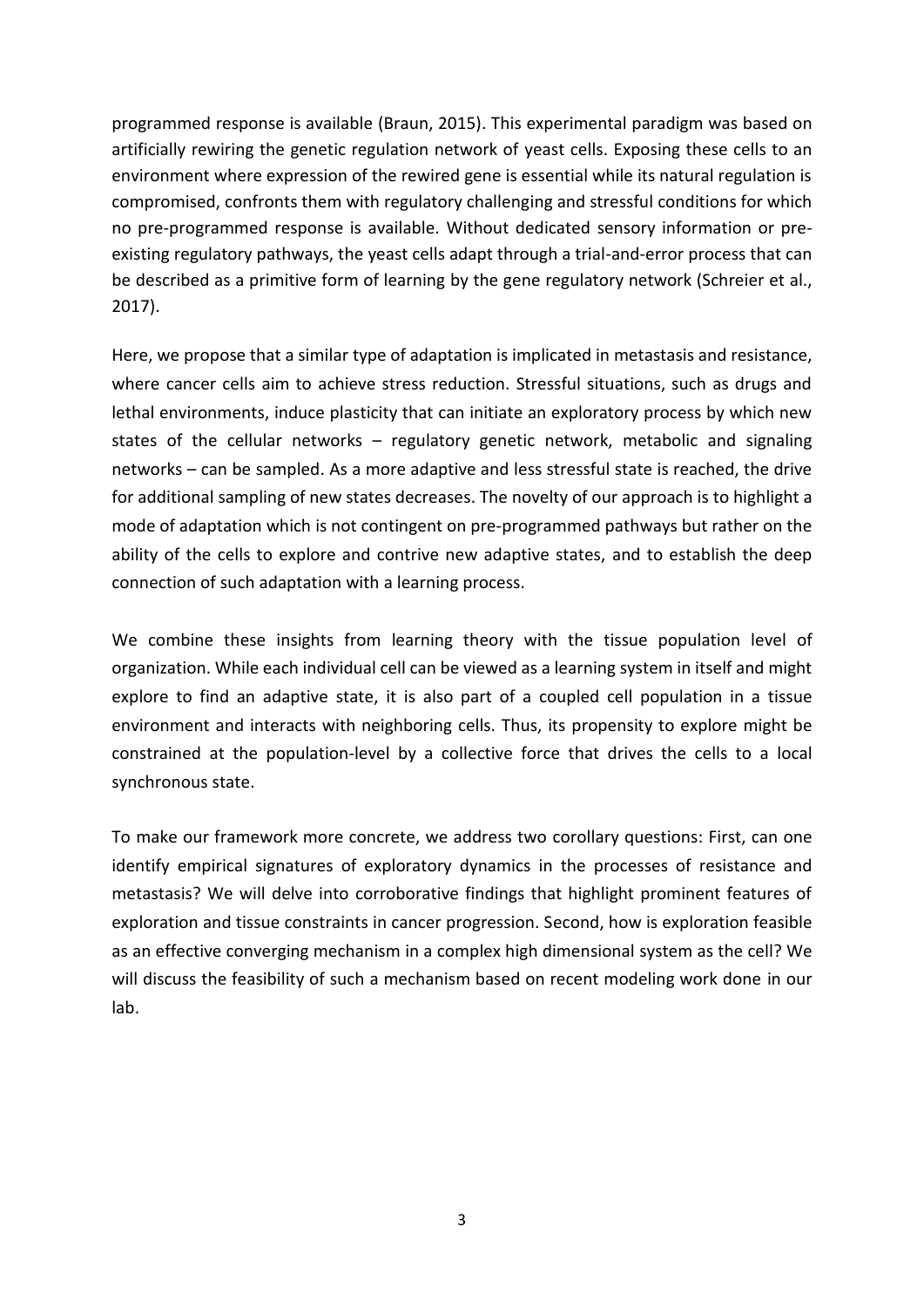#### a **Dormancy**



 $\mathbf b$ **Induced heterogeneity** 



**Figure 1. The fingerprints of exploratory adaptation in resistance and metastasis. (a)** Dormancy: stressed cancer cells often enter a non-proliferative state that might be crucial for them to contrive adaptive states. **(b)** Induced heterogeneity: despite the selective pressure of the treatment or the secondary organ, resistant cells and metastases exhibit high heterogeneity. This is concordant with exploratory adaptation as it yields multiple solutions to the same problem. **(c)** Stress-induced stemness: The transition to a stem cell state is enhanced when cancer cells are exposed to stress such as a new environment. This transition provides cells with high plasticity that enables them to search for a new adaptive state. Created with BioRender.com.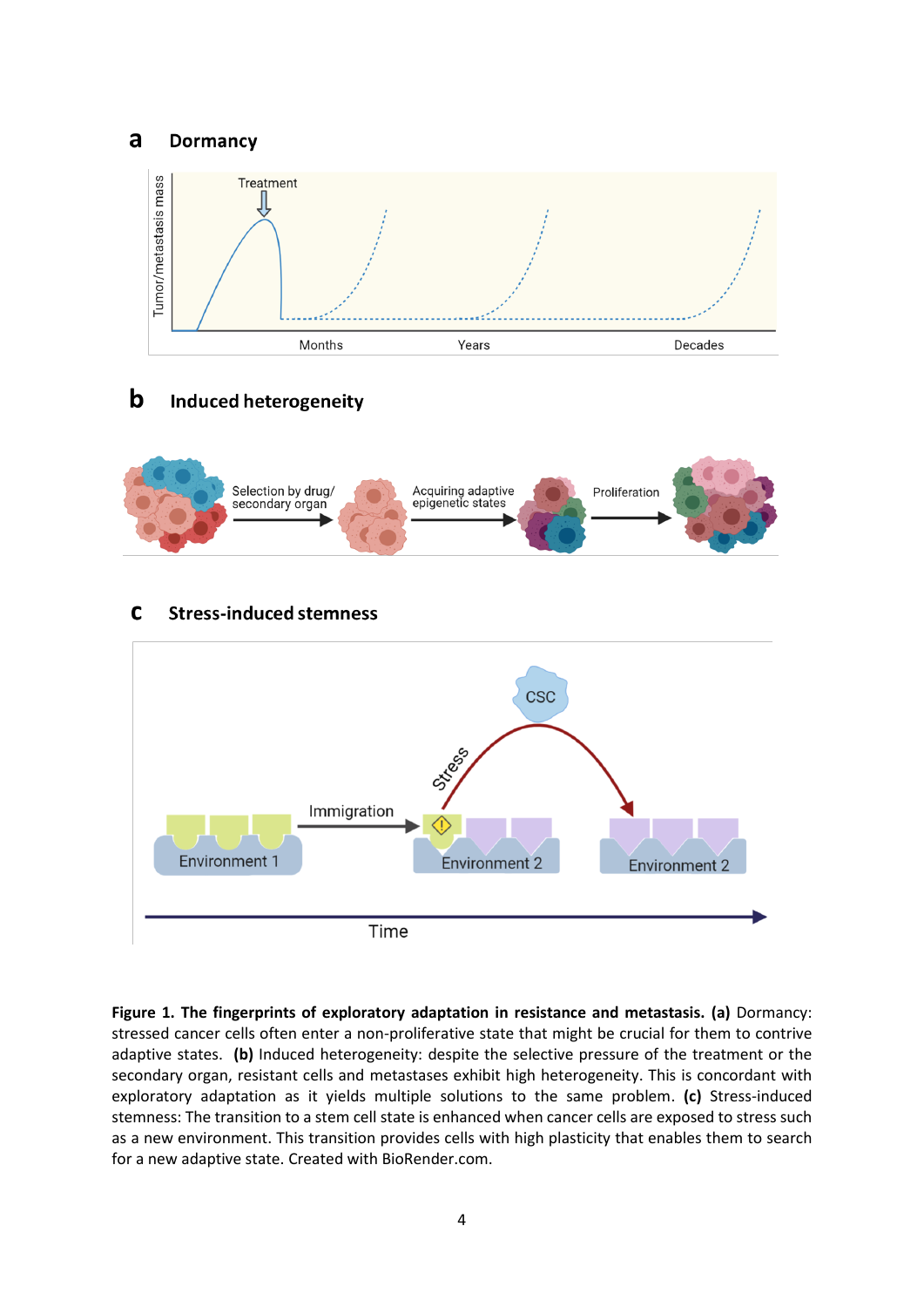# **The fingerprints of exploratory adaptation in resistance and metastasis**

# *Long and variable timescales in Dormancy*

**.** 

Dormancy<sup>1</sup> is a prominent feature of both resistance and metastasis, uncharacteristic of a pure Darwinian scheme. Cancer cells that arrive at distant organs can remain in a quiescent non-proliferative state for a highly variable time period that extends up to decades (Fig. 1a) (Chaffer and Weinberg, 2011; Gupta and Massagué, 2006; Lambert et al., 2017). The clinical implication of this phenomenon is that dormant cells can cause a metastatic relapse even years after radical dissection of the primary tumor.

Similarly, in response to cytotoxic treatments, small subpopulations of cells can survive by initially entering a drug-tolerant state that displays little to no proliferation (Bell and Gilan, 2020; De Angelis et al., 2019; Marine et al., 2020; Ramirez et al., 2016; Sharma et al., 2010). These cells are genetically indistinguishable from the bulk tumor population, and they regain drug sensitivity after its withdrawal. Crucially, a fraction of these cells can gain the ability to proliferate in drug after a long-term treatment (weeks to months). Thus, the quiescent subpopulation provides an adaptive reservoir for the acquisition of resistance mechanisms (Bell and Gilan, 2020).

In the absence of overt proliferation, genetic changes are less likely to occur and to be selected for (Giancotti, 2013). This adds to the arguments suggesting that adaptation to drugs or new environment may not occur through the selection of accumulating resistant genotypes. What exactly happens during the dormancy period is not well understood; it has been suggested that stress signaling is involved, as well as the emergence of stem-cell-like properties, which will be discussed in more detail below (Giancotti, 2013). One possibility is that dormancy time is utilized for an active search process in a large space of possible phenotypic configurations towards an epigenetic adaptive state. Once the cells manage to contrive an adaptive phenotype, they exit this state and reactivate growth. The yeast rewiring experiments provide an opportunity to glimpse into the single cell dynamics during this latent phase. Woronoff et al (Woronoff et al., 2020) utilized micro droplet techniques to reveal that different yeast cells in the latent phase consume sugar at varying rates. This rate was correlated with their adaptation success, suggesting that the energy invested in metabolic activity might be the cost of contriving adaptation mechanisms during this period.

 $<sup>1</sup>$  Several types of non-proliferative cell states have been characterized in the literature, for example dormant,</sup> quiescent, senescent; this includes the distinction between different states by identification of specific markers. From a physiological point of view, the crucial phenomenon is the appearance of long timescales of very slow, or complete absence, of cell growth and division. In our context these can be grouped into a non-proliferative phenotype.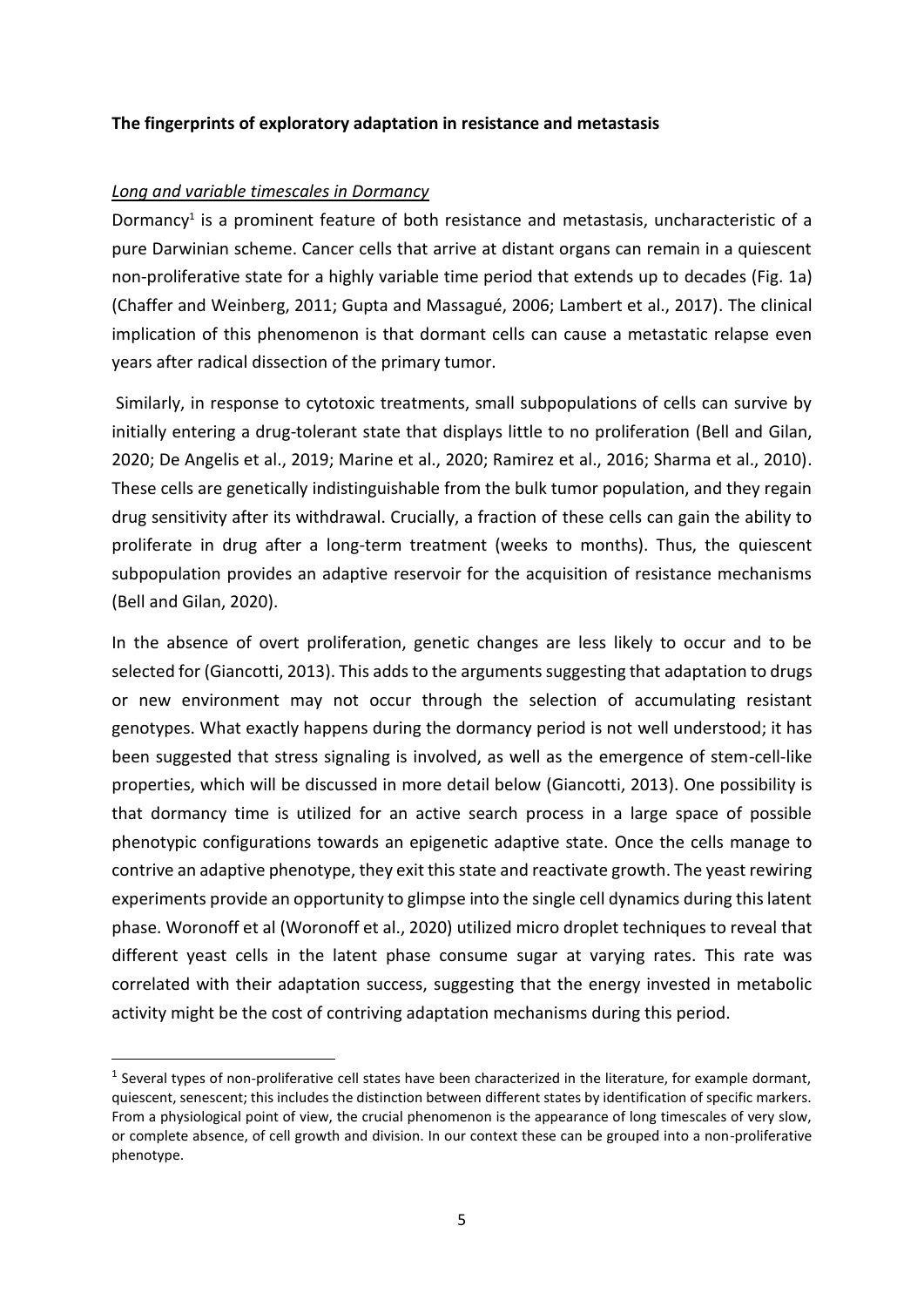In cancer cells, no such measurement is available. An indirect clue might be obtained by observing the state of cells at the end of the latent phase. Specifically, does passage through a dormant state force cancer cells into a single genetic/epigenetic state, or can multiple resistant phenotypes eventually arise? Exploratory adaptation supports the latter scenario. The nature and extent of heterogeneity will be considered next.

# *Single cell heterogeneity*

Both resistant and metastatic cells are highly heterogeneous (Fig. 1b) (Gupta and Massagué, 2006; Klein, 2013; Lawson et al., 2018; Scott et al., 2012; Vogelstein et al., 2013). The heterogeneity of metastatic lesions is especially intriguing in light of the fact that metastasis is an extremely inefficient process. The bottleneck of metastasis is colonization in distant organs where cells need to adapt to a new deadly environment – even the most congenial environment is still very hostile for cancer cells. While 80% of tumor cells that are injected into the circulation manage to survive and extravasate, less than 0.02% form macrometastases (Brabletz, 2012; Giancotti, 2013; Luzzi et al., 1998; Massagué and Obenauf, 2016). In this process, the miniature fraction of cells that manages to survive the new pernicious environment produces high intra-metastatic heterogeneity. This is somewhat surprising when compared to the effect of bottlenecks in ecology, where the signature of species migration is a dramatic temporary decrease in population heterogeneity (Amos and Harwood, 1998). Such a decrease is expected in any scenario that is based on selection at the population level, regardless of the mechanisms underlying the generation of variability. Thus, the heterogeneity of cancer cells following colonization of a new tissue, consistently with the temporal features discussed above, suggest that the process does not rely solely on the selection of fit cells but contains an element of intracellular dynamics.

Concordantly, recent works showed a globally increased intra-tumoral heterogeneity following treatment resistance (Jr et al., 2016; Stewart et al., 2020). This increased heterogeneity appears to be drug-induced, since tumors treated with a control vehicle exhibited less heterogeneity than resistant tumors. However, in contrast to the induction of pre-existing pathways dedicated to respond to a specific signal, here cells exposed to the same signals activate different pathways.

Taken together, these observations suggest that both metastasis and drug resistance include a crucial element of intracellular dynamics that results in highly variable outcomes. While both dormancy and heterogeneity can be considered indirect evidence of a highly plastic state of cancer cells, the next section highlights a more direct observation of plasticity.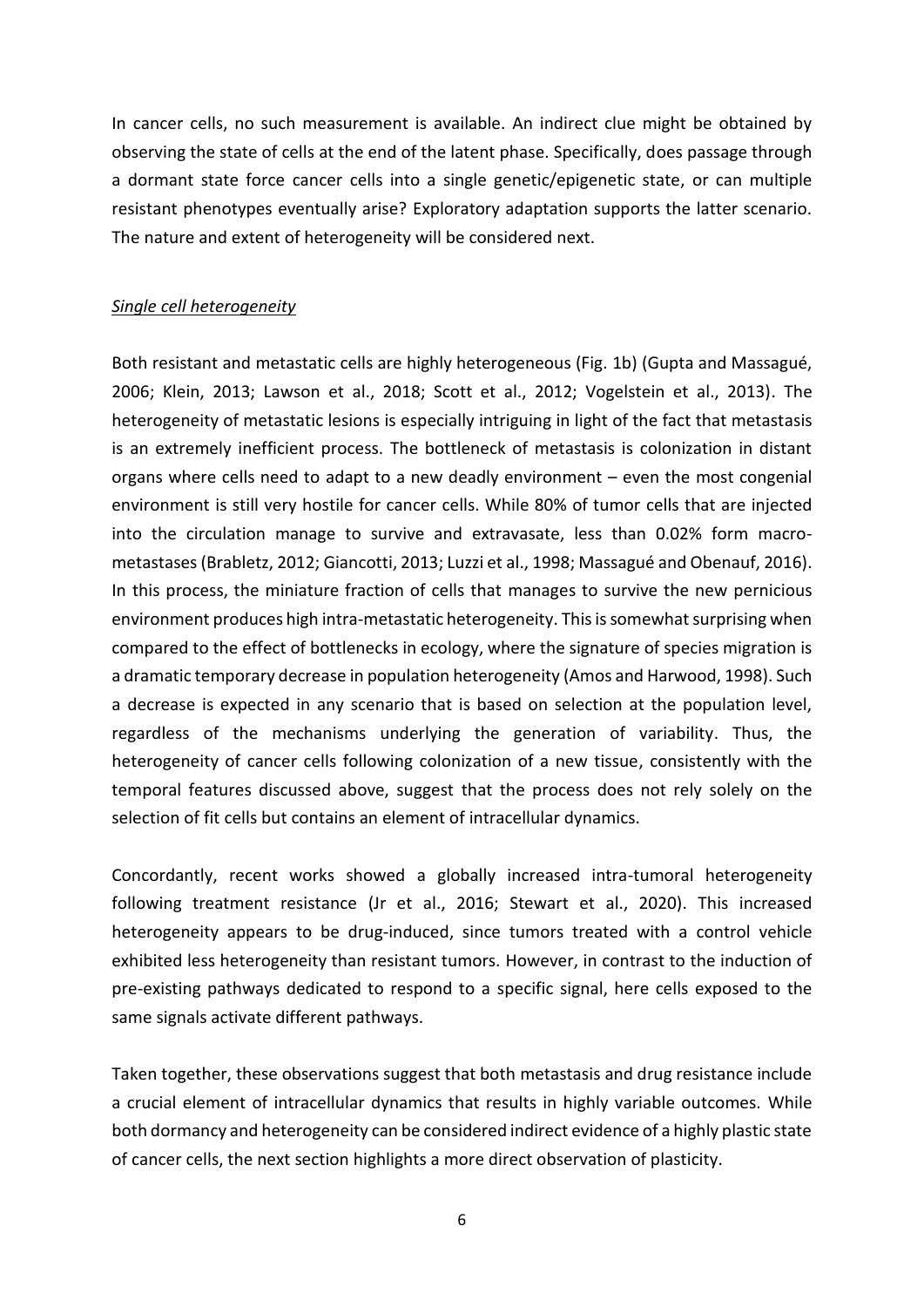# *Stress-induced stem cell state*

The concept of a stem-cell represents an extremely high degree of cellular plasticity, with very little constraints from epigenetic barriers. Although once thought to be a starting point of a unidirectional path in development leading to cell differentiation, it is now known that this path is reversible (Sánchez Alvarado and Yamanaka, 2014). Non-specific induced resistance can be implemented by a stem-like cell state, with a larger potential to acquire new phenotypes that are not accessible to fully differentiated cells; indeed, stemness has been tied to resistance-enhancing plasticity in many studies (Adorno-Cruz et al., 2015; Chang, 2016; De Angelis et al., 2019; Doherty et al., 2016; Lytle et al., 2018; Pisco and Huang, 2015). Induction of stemness can occur through a non-proliferative state (De Angelis et al., 2019). For example, chemotherapy can initiate such a sequence of events that results in senescenceassociated stemness (Milanovic et al., 2018).

Cancer stem cells are also pivotal players in metastasis, and were suggested to possess a tumor initiating potential and exhibit a higher degree of plasticity that enables them to adapt to the challenges posed by the new environment (Adorno-Cruz et al., 2015; Chang, 2016; Doherty et al., 2016; Lytle et al., 2018). In particular, stem-like plasticity properties can be induced by external signals that are linked to the Epithelial Mesenchymal transition (EMT), which is considered an early step in metastasis formation (Doherty et al., 2016). It is intriguing that the same noxious environment, that is supposed to kill the cells, enables them to acquire essential traits for survival. This dual role of the environment in metastasis is analogous to the role of the drug in resistance; in fact, metastasis can be viewed as resistance to the new environment. However, in contrast to drugs which target one pathway, survival in a new environment requires myriad general and tissue-specific adaptations.

For instance, cancer cells face a higher oxidative stress in the target organs; thus, cells that manage to produce antioxidants are more prone to survive (Piskounova et al., 2015). In addition, many organ-specific adaptations in the lung, bones, brain and liver were identified (Massagué and Obenauf, 2016; Obenauf and Massagué, 2015). In the brain, for example, astrocytes produce plasminogen activator which induces the production of plasmin that leads to cancer cell death. Thus, to survive under such conditions cancer cells need to produce serpins that are typically produced by neurons to shield them from plasminogen activatormediated cell death (Valiente et al., 2014). In the liver, the survival of cancer cells is highly associated with their ability to consume creatinine and ATP to produce phosphocreatine which endows them with a survival advantage (Loo et al., 2015). Such fundamental phenotypic changes require an extremely plastic cell state, such as that provided by stem cells (see Fig. 1C).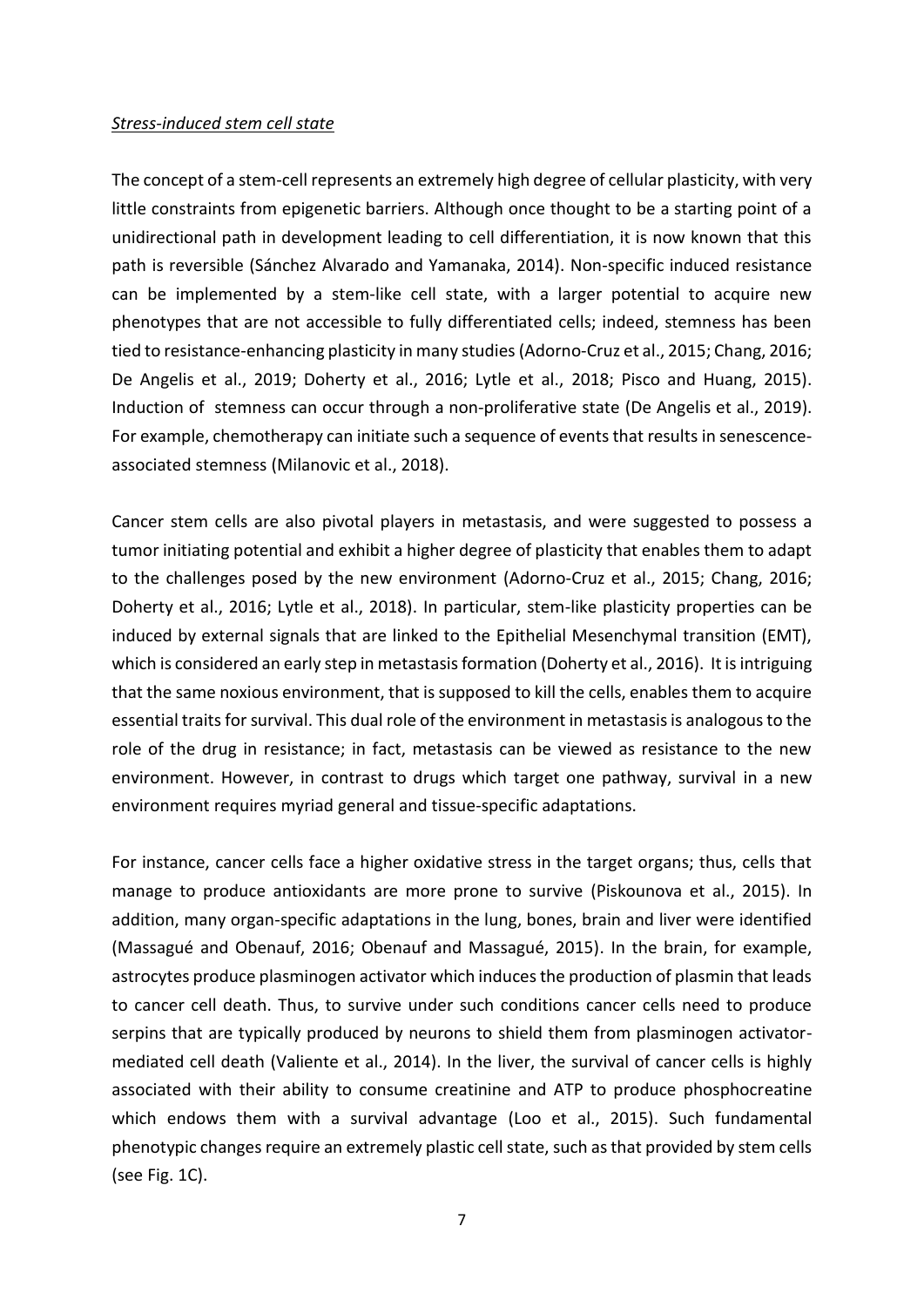# **Is exploratory adaptation feasible?**

Taken together, the three features described in the preceding sections combine to suggest that single cells, in the context of metastasis and resistance, can enter a highly plastic state in order to explore intracellular configurations that may lead to adaptive behavior. Motivated by these observations, we proceed to examine the feasibility of exploratory adaptation.

To this end, two questions should be addressed – pertaining to the parts and to the whole: First, what are the molecular building blocks that could lead to trial-and-error learning? Second, does it all add up? Namely, can the process of exploratory adaptation converge within the context of single cell networks?

# **What molecular mechanisms support trial-and-error learning?**

When drug resistance develops, even if selection of pre-adapted sub-populations is involved, cells still need to undergo epigenetic reprogramming to acquire resistance (Hong et al., 2019; Kim et al., 2018; Maynard et al., 2020; Shaffer et al., 2017; Sharma et al., 2010). Interestingly the acquired resistance is neither drug specific nor pathway specific (Sharma et al., 2010), but rather entails global broad epigenetic changes. The coupling between cellular stress and mechanisms that can promote such changes is a central building block in our suggested framework (Braun, 2015; Soen et al., 2015). Stress can drive temporary plasticity, in turn driving global epigenetic reprogramming, and eventually allowing the acquisition of novel adaptive phenotypes. A recent study has shown that tumors consistently contain a fraction of cells in a stress-like state (Baron et al., 2020). Intriguingly, these cells are more efficient in seeding new tumors and hold drug-resistant properties that can be induced by heat shock.

An important mechanism that can increase cellular plasticity and enable trial-and-error exploration is chromatin remodeling. Disruption of chromatin homeostasis can lower epigenetic landscape barriers, making large regions of the genome accessible to transcription factor (TF) binding, and expanding the attainable space of gene expression patterns (Fig. 2a) (Flavahan et al., 2017; Guo et al., 2019). Importantly, chromatin remodeling can be induced by non-genetic factors and provide transient and reversible coupling between stress and epigenetic plasticity. For instance, overexpression of the transcription factor Nfib led to increased accessibility to distal regulatory elements that promote pro-metastatic neural gene expression programs (Fig. 2a) (Denny et al., 2016). Chromatin remodeling was also found to dynamically mediate resistance in a subpopulation, in response to drug application (Sharma et al., 2010). Thus, chromatin remodeling emerges as a candidate mechanism for modulating the level of cellular plasticity in a transient and stress-sensitive manner. In support of this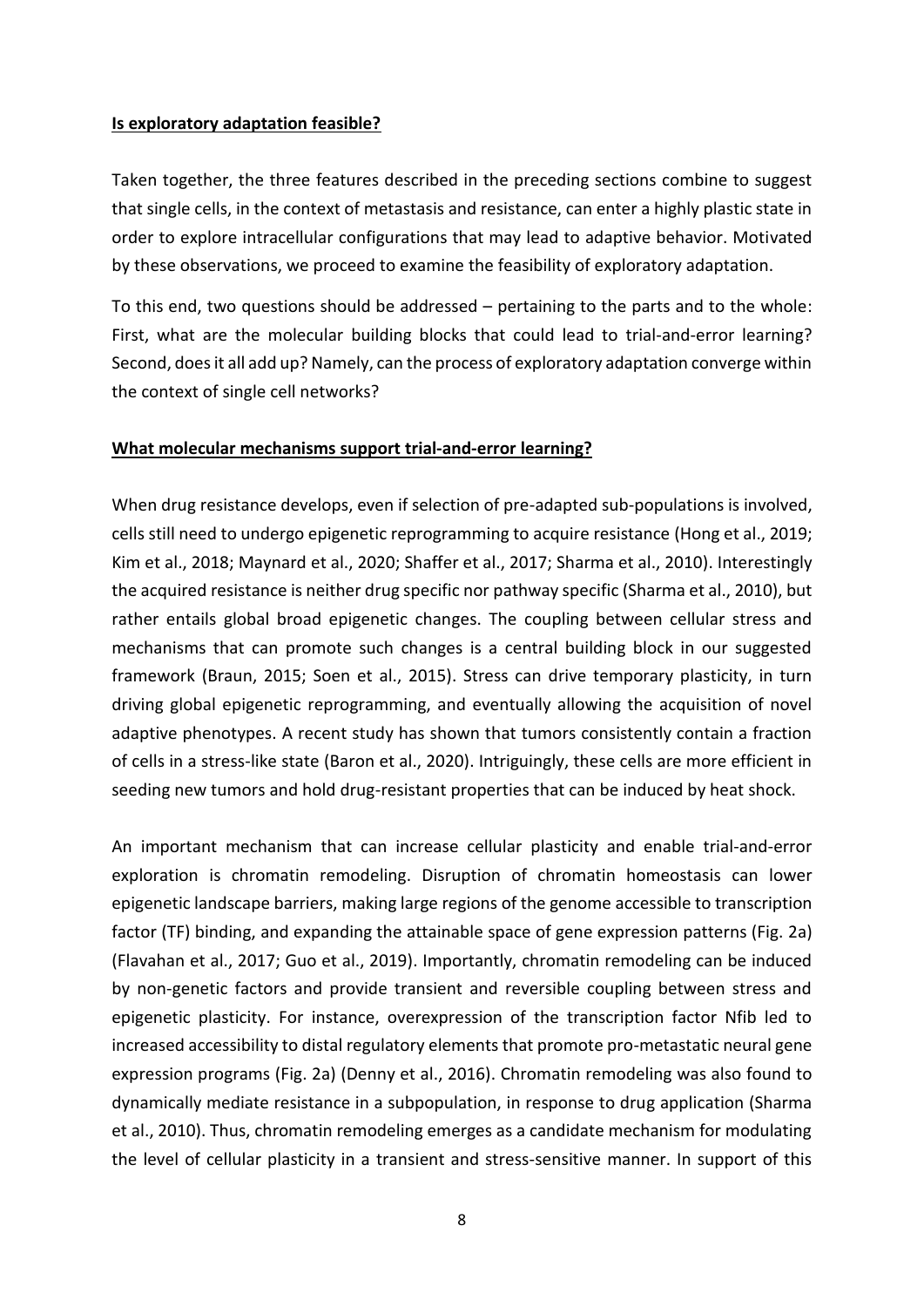picture, yeast cell experiments showing exploratory adaptation following a rewiring perturbation, exhibited variation in the efficiency of adaptation in strains with mutations associated with chromatin remodeling (Freddolino et al., 2018).

Both stress responses and chromatin remodeling have a global effect on the cellular network. In addition, the local elements of the network are themselves plastic. Many proteins have alternative binding partners that in turn give rise to multiple binding patterns depending on context, each resulting in markedly different network configuration (Fig. 2b). For TFs, which mediate regulatory connections, this can induce a flexible network structure. Genome-wide binding assays in yeast have shown that TF binding patterns are context-dependent (Holland et al., 2019; Lee et al., 2002). In mammalian cells, it was demonstrated by computational analysis of time-varying single-cell data that edges in the regulatory networks are modulated during induced EMT (Krishnaswamy et al., 2018).

Alternative binding of transcription factors could be supported by the coexistence of multiple conformations (James and Tawfik, 2003). Intrinsically disordered protein regions, once thought to be a curious feature of a small number of proteins, are now acknowledged as a general property of many proteins, and most notably of TFs (Peng et al., 2015). Such disordered regions can give rise to a large number of folds and binding affinities (Fig 2b). While the role of random protein domain is still under intense study, recent results from plants implicate their connection with adaptation to stressful conditions (Liu et al., 2017). The existence of multiple alternative functional folds of TFs can potentially provide a powerful mechanism to confer plasticity to the genetic network and enable to explore different configurations due to rapid fluctuations between different conformations (Wright and Dyson, 2015). Other molecular mechanisms, such as post-transcriptional modifications, have also been suggested as an important characteristic of TFs that induces flexibility on gene regulation (Niklas et al., 2015).

From a systems-level perspective, such plasticity represents the ability of cellular networks to modify themselves, in analogy to neural networks in learning. The main mechanism thought to support learning in neural networks is synaptic plasticity, the ability of connections between neurons to remodel following signals and experience. Connection remodelling also underlies learning in practically all artificial network algorithms. The analogy with the ability of gene regulatory networks to modify their interactions, as supported by the above mechanisms, is straightforward and would thus endow the network with the ability to learn. This analogy motivated us to address the feasibility of convergence by borrowing concepts from learning models traditionally used to study neural networks.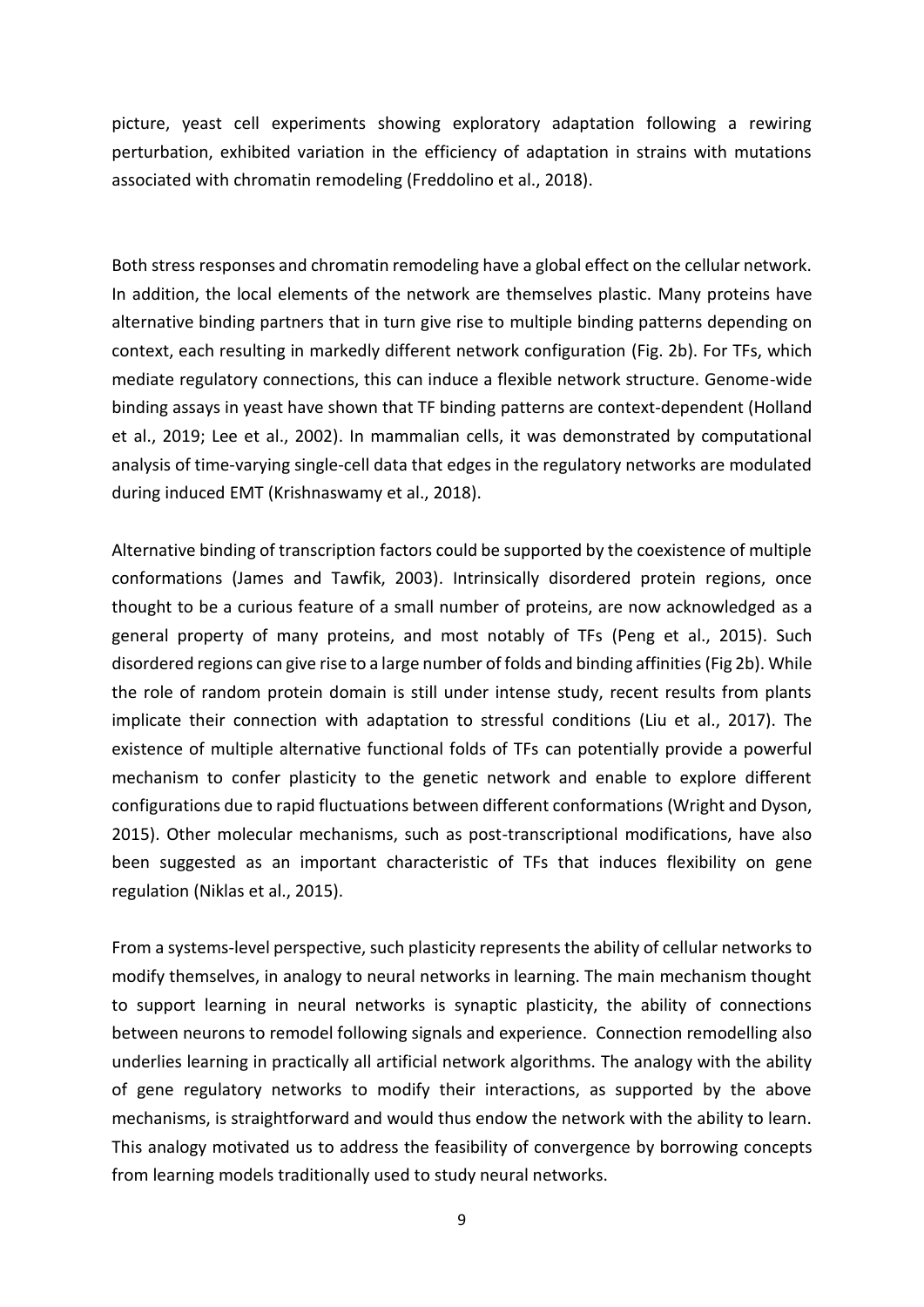#### a **Induced plasticity**



#### b **Dynamic regulatory network**



**Figure 2. Molecular mechanisms supporting trial and error learning. (a)** Chromatin remodeling: (top) stress induced by the secondary organ or the drug can reshape the chromatin landscape, making it more permissive and active. (bottom) This endows the cells with higher plasticity to explore alternative states by lowering the barriers of transition between them. **(b)** Dynamic regulatory network: (left) Regulatory networks are dynamic and transcription factors can even take contradictory roles depending on context. Arrows represent activating interactions and caps represent inhibitory interactions. (right) Intrinsically disordered proteins can confer plasticity by alternating between different conformations. Created with BioRender.com

# **Can a high dimensional system converge under exploratory adaptation?**

In contrast to evolutionary trial-and-error dynamics, which takes place at the population level, exploratory adaptation involves trial-and-error at the level of the individual. Variation is created in a single system along time and selected by feedback from the environment. Such dynamics have been considered in several biological contexts, such as spindle assembly and bacterial chemotaxis (Fig. 3a-b) (Kirschner and Gerhart, 2005). However, these instances of exploration take place in three-dimensional space, and therefore, are feasible in terms of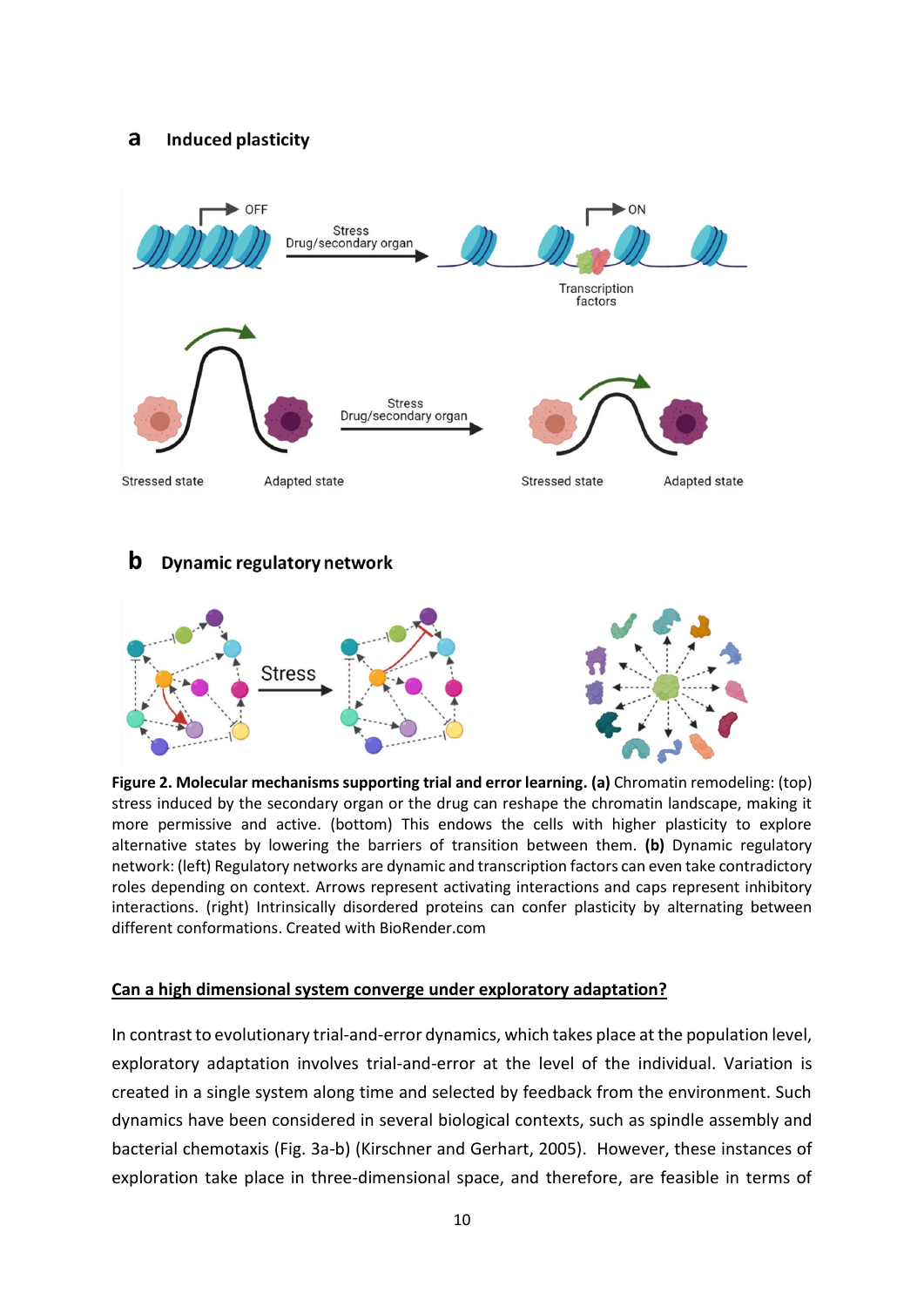convergence success at finite time. For cancer cells to adapt by exploring gene expression, they face a different situation of a high-dimensional system (order of thousands of degrees of freedom) undergoing some random search in its vast configuration space (Fig. 3c). With no sophisticated means to compute an error from some target function, the cell has only its global stress level at its disposal to provide feedback on the exploration. Under what conditions can such a learning scheme converge successfully? Since this is a quantitative question, one naturally turns to mathematical modeling: a model that captures the essential features of exploratory adaptation in high-dimensional space can shed light on the conditions for its possibility of convergence.

We constructed such a model based on large random networks of interacting elements (Schreier et al., 2017). This is a popular modeling approach for gene regulation when general properties are of interest, such as number of fixed points, evolvability or canalization (Drossel, 2008; Kauffman, 1993; Li et al., 2013).

The model (Fig. 3d) describes a system of N interacting genes (N on the order of 1000), whose state (expression level) is represented by the N-dimensional vector  $x = (x_1, x_2, ..., x_N)$ . Their time evolution is determined by a nonlinear dynamic rule governed by a random interaction matrix W, in which the element  $W_{ij}$  represents the strength of influence of gene j on gene i. Regulatory plasticity is represented by the ability of the interactions  $W_{ij}$  to change their strengths over time; in exploratory dynamics, these changes will be essentially random and their amplitude controlled by feedback. The critical ingredient of the model is to define the feedback and close the loop.

A given cellular phenotype can be realized by different expression patterns. Mathematically, this corresponds to a low-dimensional projection, which we take to be linear, with weights given by arbitrary numbers  $\bm{b}$  :

$$
y(t) = \mathbf{b} \cdot \mathbf{x}(t) \tag{2}
$$

The challenge is presented to the system by the constraint of maintaining the phenotype in a range  $y(t) \approx y^*$ . This allows for multiple gene expression patterns to comply with the constraint in different microscopic implementations. If, however, the projection deviates outside an allowed range, a global cellular stress will emerge,  $S(y - y^*)$ , causing the system to initiate exploratory dynamics in the form of random changes in the interaction matrix  $W$ . The amplitude of these changes is dictated by cellular stress  $S$ : it relaxes if and when it reaches a stable state that relieves stress,  $S \approx 0$  (Fig. 3b). In this way, a simple feedback loop couples internal exploratory dynamics to the suitability of the current configuration to relieve stress and to match the environmental demand.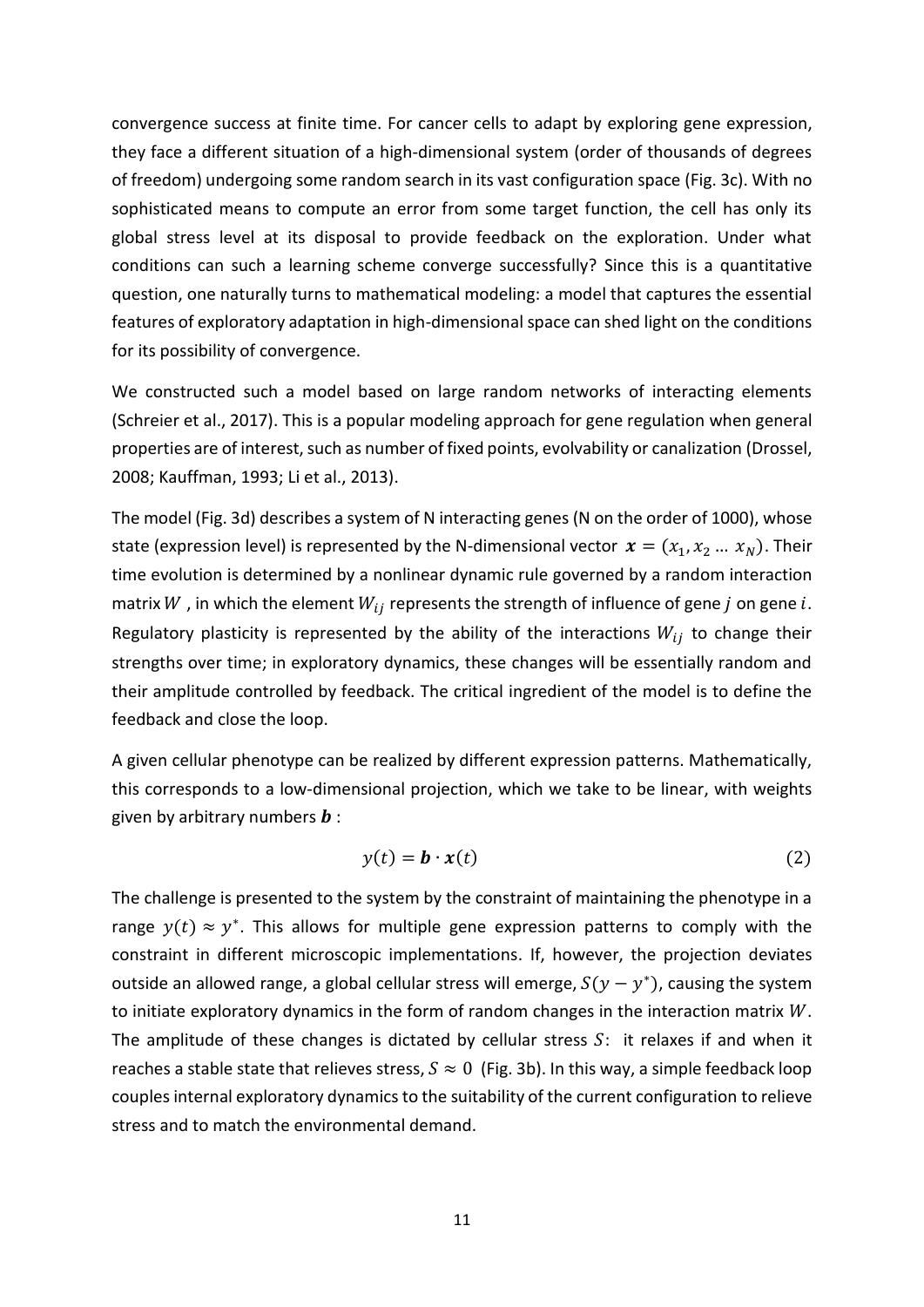One might imagine that such a simple algorithm will not allow convergence to an appropriate phenotype in a reasonable time for large networks, and indeed this is the case for homogeneous random matrices  $W$ , corresponding to identical and independent probability of connections between any two genes. Intriguingly, the main conclusion from the modeling work was that exploratory adaptation is sensitive to network structure; in particular, it is likely to converge for networks with outgoing hubs - a small number of nodes with disproportionately high connectivity (Fig. 3c). For example, in a scale-free network topology there are hubs in the tail of the distribution that are connected to a large fraction of the network (Schreier et al., 2017). However, scale-free networks are merely a mathematical tool to classify topologies; we have shown that a handful of outgoing genes in an arbitrary network are sufficient to induce the effect. In real gene networks, master regulators are well known genes that control up to hundreds of other genes (Cai et al., 2020). Such hubs are usually considered in the context of specific gene programs that they regulate, but our model proposes that they can also coordinate network plasticity and drive it more easily through an exploratory process to discover novel stable states. This new role is similar to the stabilizing effect of an external feedback that suppresses irregular network activity (Rivkind et al., 2020). Importantly, it is in line with recent discoveries on master regulators in the context of cancer reprogramming.

For instance, ZEB1 is a key player in EMT, where its most well-known function is the suppression of epithelial genes. Interestingly, under some conditions the flexible nature of this regulator is revealed and ZEB1 can turn into a transcriptional activator in aggressive cancer types (Lehmann et al., 2016). In fact, this is not a special property of ZEB1, but also exists for other transcription factors (Stemmler et al., 2019). Thus, master regulators can direct alternative expression patterns in different situations. In the absence of an external agent that directs the hubs which program to choose, our framework of exploratory adaptation suggests that the appropriate configuration emerges through stress-mediated feedback.

In conclusion, the feasibility of exploratory adaptation in structured random networks, and the finding that actual gene regulatory networks fulfill the key requirements of the model, suggest that this mechanism can be implemented in cells adapting to stressful conditions. In particular it can help explain the behavior of cancer progression in drug resistance and metastasis. Intriguingly, applying this model to experimental data, Celiku et al (Celiku et al., 2019) have shown that the adaptation of glioblastoma cells as they spread to diverse tumor microenvironments can be at least partly attributed to exploratory dynamics. Future work may use this framework and model to analyze experimental data in other systems.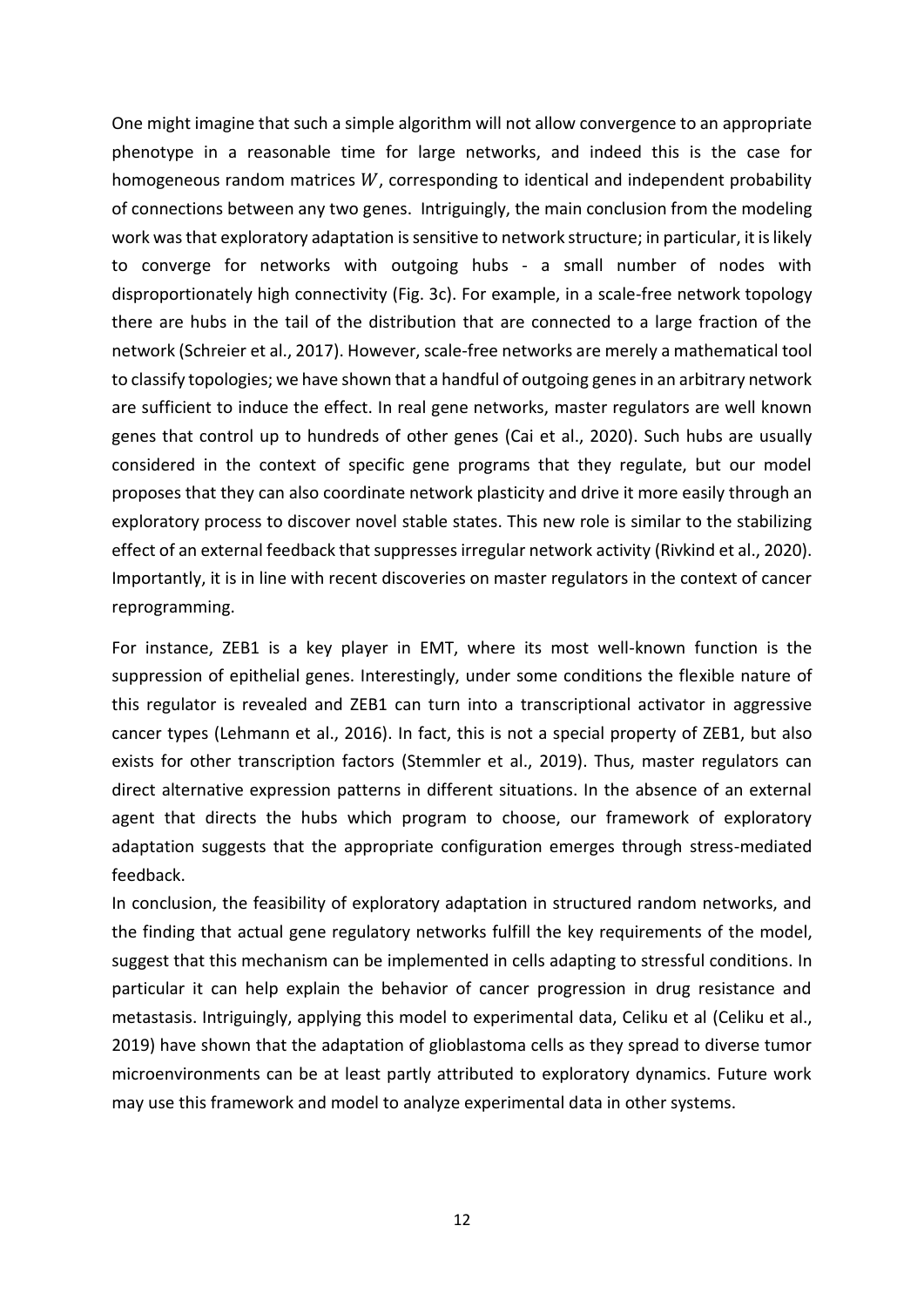

**Figure 3. Modeling exploratory adaptation. (a)** A low-dimensional example of exploratory adaptation is chemotaxis, where bacteria move toward a higher gradient of an attractant (blue gradient) by random walk. **(b)** When a system is exposed to stress, it aims to search a new state that relaxes the stress through a trial-and-error exploration. When the system reaches such a state, exploration stops. The time that takes the system to reach this state is called convergence time (T<sub>conv</sub>). **(c)** Convergence time increases dramatically with the number of dimensions. In the case of a genetic network, each gene is a dimension. This makes it harder for networks performing exploratory adaptation to converge. Nevertheless, networks that harbor outgoing hubs- nodes with disproportionately high number of outgoing connections- can converge in a plausible time. **(d)** Cells exposed to stress perform exploratory adaptation in which the connections between the genes are modified by random walk. The strength of the random walk is dictated by the distance between the low dimensional state of the cell,  $y$ , and the constraint  $y^*$ . Outgoing hubs (big purple nodes) enable exploratory adaptation to converge. Created with BioRender.com

### **The constraining force of the population**

The capability of cells to explore for new configurations makes them vulnerable to fall by chance into cancerous configurations when they need to adapt to a stress. Without any constraining force, cancer would be the norm rather than the exception. We will argue below that this is not the case because the tissue constrains exploration and cancer progression. There has been an increasing surge of interest in the effect of cellular communication in

13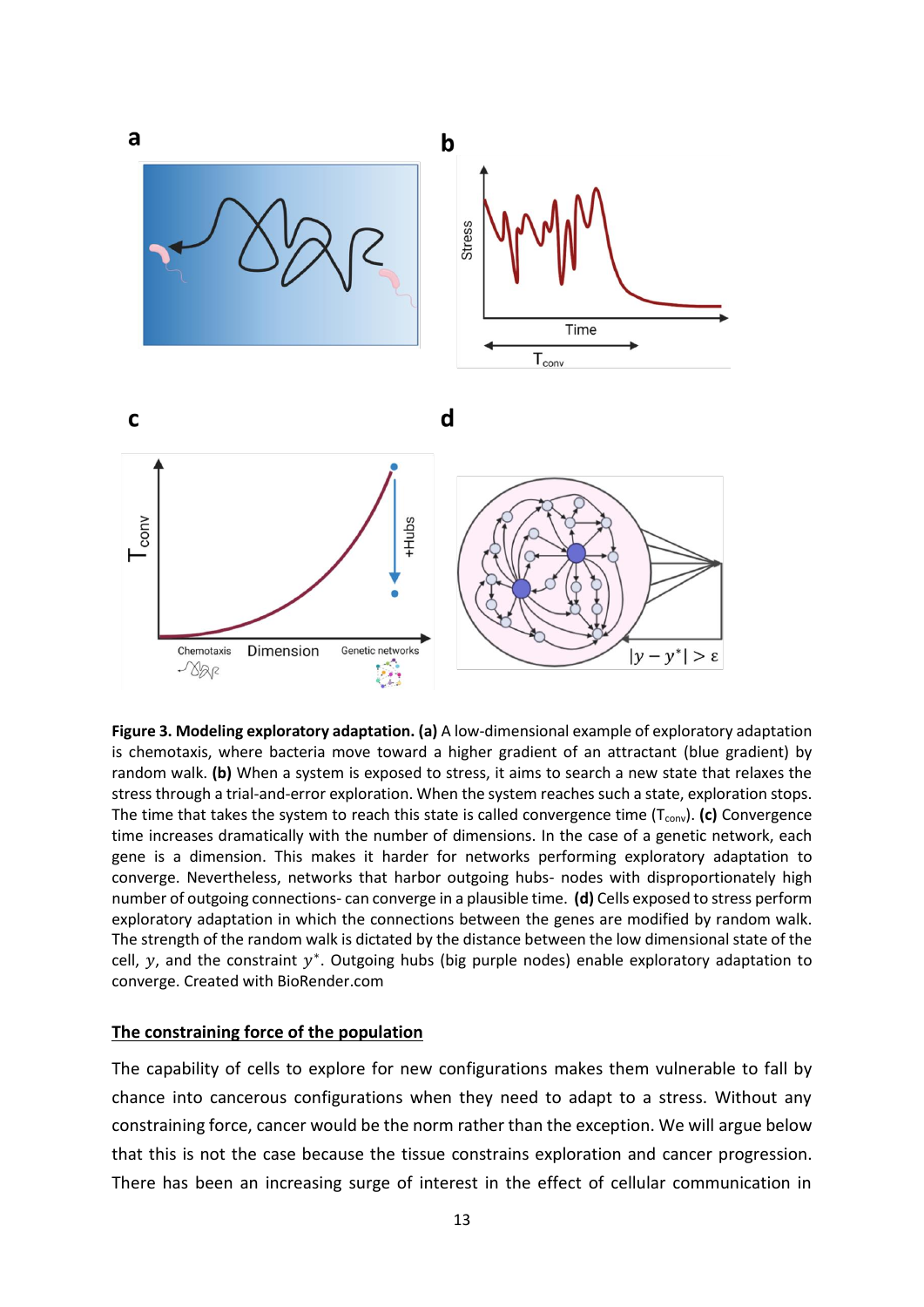cancer and many excellent reviews gather previous findings in this area (Bissell and Hines, 2011; Capp, 2005; Soto and Sonnenschein, 2011). Here, we tie these findings to our learning framework and emphasize the significance of cellular communication as a constraint on exploratory adaptation.

### **Mutations and growth control in normal tissues**

Cancer is traditionally associated with the occurrence of specific patterns of mutations that are thought to drive transformation. It turns out that these mutations are not sufficient for transformation. A recent comprehensive RNA sequencing analysis detected thousands of somatic mutations across all human tissues and in almost all tested individuals, including mutations at cancer hotspots and other cancer genes (Yizhak et al., 2019). Greater numbers of mutations were observed in tissues that are more exposed to carcinogenic environmental factors, such as sun-exposed skin, esophagus mucosa and lung (Yizhak et al., 2019). Congruently, a recent analysis of sun-exposed skin tissues revealed a remarkably high burden of somatic mutations of averaged two to six mutations per megabase per cell, similar to that found in many cancers (Martincorena et al., 2015). The frequency of mutations that were previously identified as "driver mutations" in these tissues was surprisingly high. For instance, there were more NOTCH1 mutations in a sun-exposed skin biopsy than have been identified in more than 5000 cancers sequenced by The Cancer Genome Atlas (Martincorena et al., 2015). Remarkably, clones carrying driver genes expand in normal skin tissues; however, this growth stops early in the expansion, giving rise to limited sized clones (Martincorena et al., 2015). Some of the analyzed clones carried two to three driver mutations while having a totally normal skin phenotype. Similarly, sequencing studies of normal blood cells revealed signatures of somatic mutations broadly similar to blood cancer (Genovese et al., 2014; Jaiswal et al., 2014). These findings raise the question: how is homeostasis maintained in normal tissues despite the high burden of cancer driver mutations? What prevents the appearance of cancer phenotype in these tissues?

One widely-accepted explanation is that driver mutations trigger oncogene-induced senescence (OIS), arresting the proliferation of cells before the accumulation of additional mutations (Bennett, 2003; Huang et al., 2017; Kaplon et al., 2014; Michaloglou et al., 2005; Serrano et al., 1997; Wajapeyee et al., 2008). OIS is usually depicted as a cell-autonomous stress response, namely expressing an oncogene in a cell leads to stress which induces a growth arrest in that cell. However, a recent work by Ruiz-Vega at al. (Ruiz-Vega et al., 2020), using a mouse model of BRAF-driven nevus formation, showed that this is not necessarily the case. BRAF mutation is the most common driver mutation in melanoma (Davies et al., 2002), yet it is present in 89% of benign nevi (pigmented 'moles') (Pollock et al., 2003). In this work, no evidence supported the senescence of nevus cells, either compared with other skin cells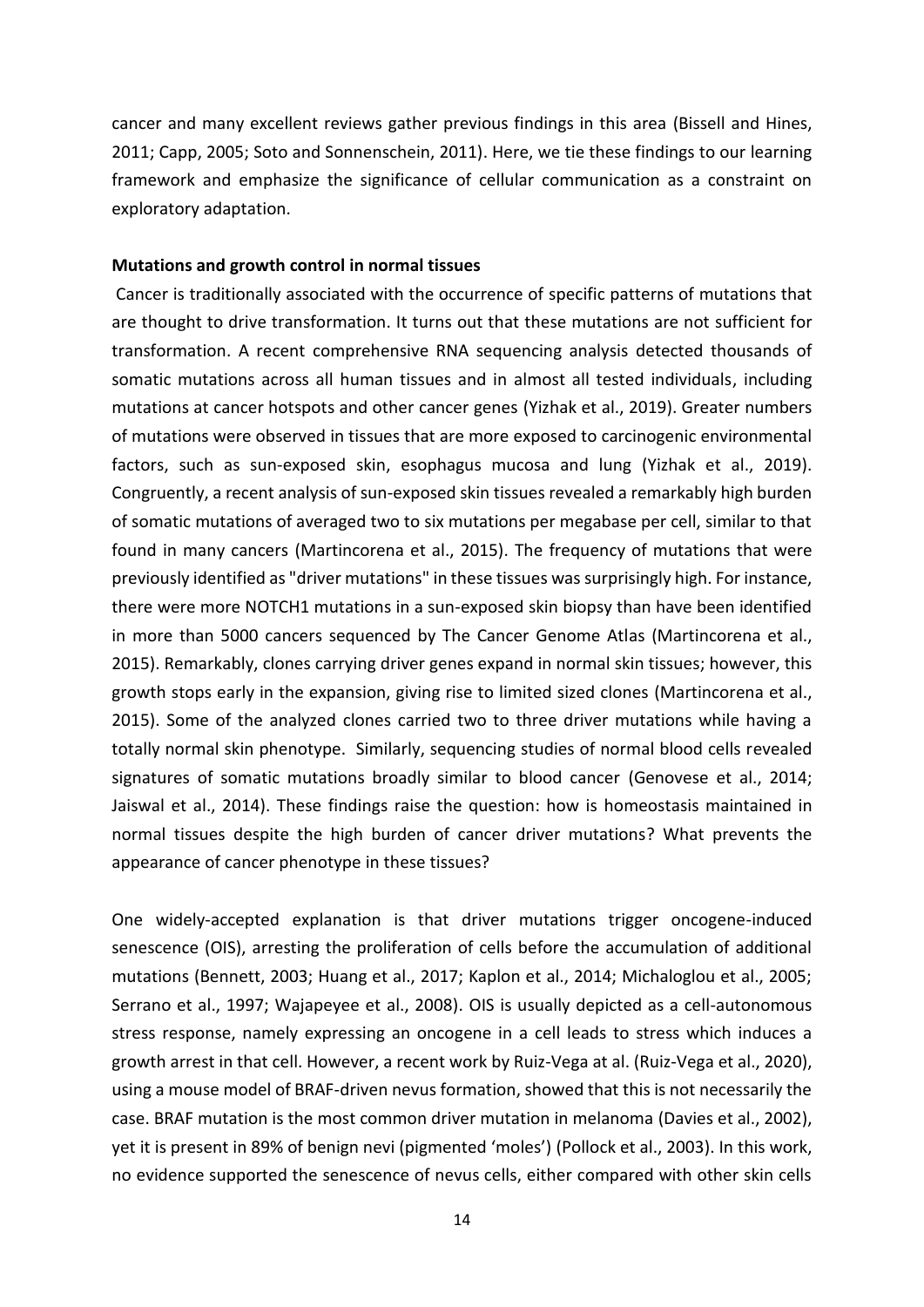or other melanocytes. Moreover, nevus size distribution could not be fit by any simple cellautonomous model of growth arrest yet, were easily fit by models of collective feedback between the cells. This emphasizes the significance of the tissue level of organization, in particular cell-cell interactions, in maintaining homeostasis and constraining cancer development.

### **For better or worse: micro-environment controls cell fate**

Intriguingly, the effect of cellular communication is so dominant that it not only stops the development of a cancerous phenotype, but can actually turn around cell fate. The classic work of Beatrice Mintz and Karl Illmenesse (Mintz and Illmensee, 1975) showed that placing teratocarcinoma (undifferentiated embryonic carcinoma cells) in a blastocyst gave rise to perfectly normal and tumor free offspring that displayed many traits of the parental tumor cells. Similarly, transplantation of nuclei from malignant cells in enucleated oocytes gave rise to stem cells that were able to produce mice (Hochedlinger, 2004).

Numerous works provided additional evidence for the ability of the micro-environment to suppress tumor growth and induce differentiation to a variety of functional tissues. In their seminal work, the laboratories of Ole Petersen and Mina Bissel showed that breast cancer cells revert to nearly normal phenotype when cultured in three-dimensional culture that mimics the normal breast tissue (Howlett et al., 1994). The genome of the reverted cells was shown to be similar to mutated and malignant cells grown in two-dimensional cultures (Rizki et al., 2008; Weaver et al., 1995). Similarly, highly malignant melanoma cells injected into Zebra fish embryos (Kasemeier-Kulesa et al., 2008), mammary carcinoma cells recombined with normal mammary gland stroma (Maffini et al., 2005), and liver cancer cells injected into normal liver (McCullough et al., 1997) are all additional examples for the ability of the microenvironment to normalize cancer cells. More recently, it was shown that converting invasive breast cancer cells into adipocytes by treating them with appropriate cues inhibits cancer metastasis (Ishay-Ronen et al., 2019). Unequivocally, all these findings point to the fact that the environment can play a crucial role in redirecting the phenotype of cancer cells and determining whether cancer is contained or spreads. They also demonstrate the high plasticity of cancer cells which can be exploited to adapt to dynamic changes, triggered by external signals.

Unfortunately, the stroma (fibroblasts, vasculature, immune cells and interstitial ECM) that suppresses the growth of tumors, can induce tumorigenesis when it undergoes detrimental changes. Maffini et al. (Maffini et al., 2004) showed that combining a carcinogen-exposed mammary stroma with vehicle-exposed mammary epithelium resulted in neoplasm. The reverse combination did not. Similar results were obtained from a normal mammary cell line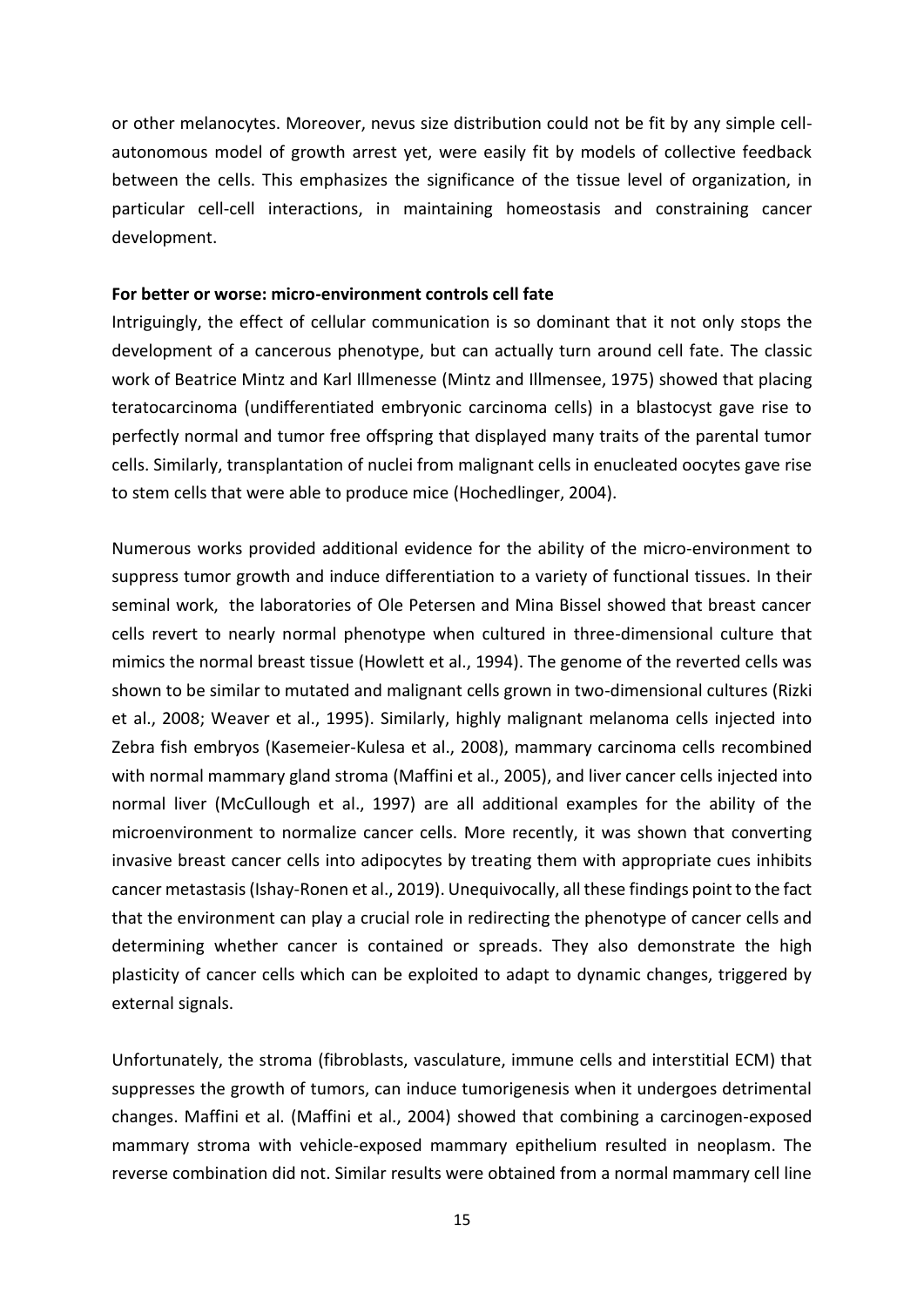with an irradiated stroma (Mh and Sa, 2000), and a normal prostate cell line and fibroblasts derived from prostate cancer(Barclay et al., 2005). These findings indicate that carcinogenesis can be the result of an abnormal interaction between the stroma and epithelial cells. Moreover, such interaction can support tumor progression and induce resistance (Chan et al., 2019; Shaked, 2019).

These arguments suggest a balance between the exploratory drive of individual cells under stress, and the constraining effect of interaction with the environment in a healthy tissue. The emerging picture suggests a view of cancer which goes beyond the single-cell and places the disease at the level of the cell-tissue interface. In this framework cellular communication is a double-edged sword (Bissell and Hines, 2011). It can prevent transformation of normal cells harboring mutations and normalize cancer cells despite their mutations, but also induce tumorigenesis when aberrant. As Smithers stated it: "Cancer is no more a disease of cells than a traffic jam is a disease of cars. A lifetime study of the internal combustion engine would not help anyone to understand our traffic problems"(Smithers, 1962).

### **Conclusion**

Taken together, we propose that single cells have the capability to learn novel phenotypes by utilizing their internal plasticity and under the direction of global cellular stress. This proposition is based on analogies between features of cellular adaptation to stress and learning in neural networks. We view cells in a tissue as a system of coupled explorers or learners. The state of the entire system is determined by an interplay between the constraints of the population and the exploratory drive of individual cells. At one end of the spectrum, normal tissues are characterized by high tissue constraints and low exploration. Tissue homeostasis is maintained by various mechanisms that include biochemical and mechanical interactions between cells. At the other end of the spectrum, cancer progression is associated with looser tissue constraints that allow a high exploratory behavior. This view shares with the Tissue Organization Field Theory (TOFT) of cancer the premise that cells are not quiescent by default, but rather maintain continuous internal drive, while homeostasis is enforced on them by the tissue level of organization (Sonnenschein and Soto, 2020). It is also consistent with the idea that aging affects the propensity for cancer development through the decrease in effective tissue homeostasis (Capp and Thomas, 2021). Our conceptual framework may open the door to novel directions in cancer research and therapeutic development.

### **Acknowledgements**

This work was supported in part by the Israeli Science Foundation (Grant no. 346/16, O.B.; and Grant No. 155/18, N.B.). We acknowledge the Adams Fellowship Program of the Israel Academy of Science and Humanities (AS).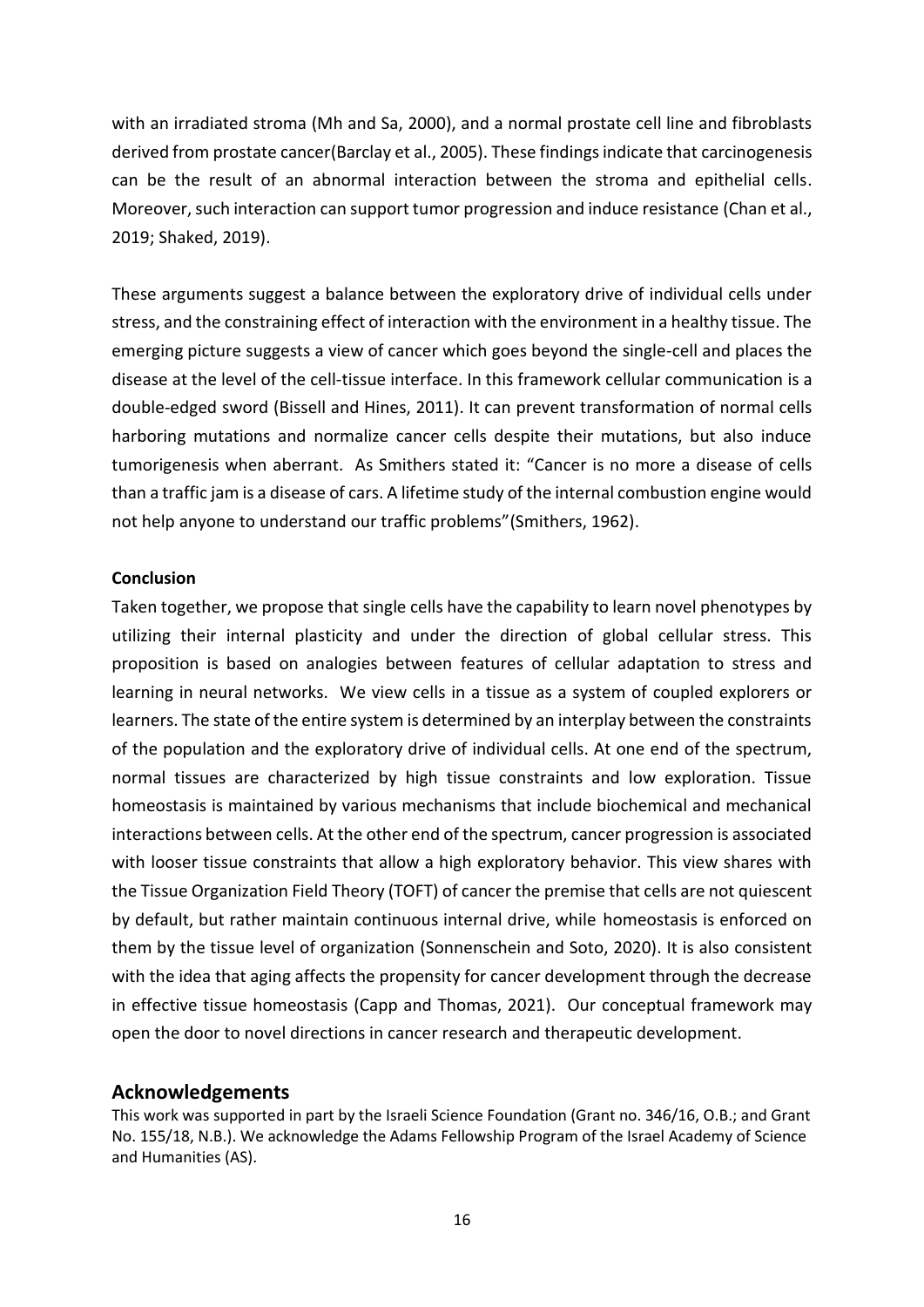# **References**

Adorno-Cruz, V., Kibria, G., Liu, X., Doherty, M., Junk, D.J., Guan, D., Hubert, C., Venere, M., Mulkearns-Hubert, E., Sinyuk, M., et al. (2015). Cancer Stem Cells: Targeting the Roots of Cancer, Seeds of Metastasis, and Sources of Therapy Resistance. Cancer Res *75*, 924–929.

Amos, W., and Harwood, J. (1998). Factors affecting levels of genetic diversity in natural populations. Philos Trans R Soc Lond B Biol Sci *353*, 177–186.

Baluška, F., and Levin, M. (2016). On having no head: Cognition throughout biological systems. Frontiers in Psychology *7*, 902.

Barclay, W.W., Woodruff, R.D., Hall, M.C., and Cramer, S.D. (2005). A System for Studying Epithelial-Stromal Interactions Reveals Distinct Inductive Abilities of Stromal Cells from Benign Prostatic Hyperplasia and Prostate Cancer. Endocrinology *146*, 13–18.

Baron, M., Tagore, M., Hunter, M.V., Kim, I.S., Moncada, R., Yan, Y., Campbell, N.R., White, R.M., and Yanai, I. (2020). The Stress-Like Cancer Cell State Is a Consistent Component of Tumorigenesis. Cell Systems *11*, 536-546.e7.

Bell, C.C., and Gilan, O. (2020). Principles and mechanisms of non-genetic resistance in cancer. Br J Cancer *122*, 465–472.

Bennett, D.C. (2003). Human melanocyte senescence and melanoma susceptibility genes. Oncogene *22*, 3063–3069.

Bissell, M.J., and Hines, W.C. (2011). Why don't we get more cancer? A proposed role of the microenvironment in restraining cancer progression. Nat Med *17*, 320–329.

Brabletz, T. (2012). To differentiate or not — routes towards metastasis. Nature Reviews Cancer *12*, 425–436.

Braun, E. (2015). The unforeseen challenge: from genotype-to-phenotype in cell populations. Rep. Prog. Phys. *78*, 036602.

Cai, W., Zhou, W., Han, Z., Lei, J., Zhuang, J., Zhu, P., Wu, X., and Yuan, W. (2020). Master regulator genes and their impact on major diseases. PeerJ *8*, e9952.

Capp, J.-P. (2005). Stochastic gene expression, disruption of tissue averaging effects and cancer as a disease of development. Bioessays *27*, 1277–1285.

Capp, J.-P., and Thomas, F. (2021). Tissue-disruption-induced cellular stochasticity and epigenetic drift: Common origins of aging and cancer? Bioessays *43*, e2000140.

Celiku, O., Gilbert, M.R., and Lavi, O. (2019). Computational modeling demonstrates that glioblastoma cells can survive spatial environmental challenges through exploratory adaptation. Nature Communications *10*, 5704.

Chaffer, C.L., and Weinberg, R.A. (2011). A Perspective on Cancer Cell Metastasis. Science *331*, 1559– 1564.

Chan, T.-S., Shaked, Y., and Tsai, K.K. (2019). Targeting the Interplay Between Cancer Fibroblasts, Mesenchymal Stem Cells, and Cancer Stem Cells in Desmoplastic Cancers. Front. Oncol. *9*.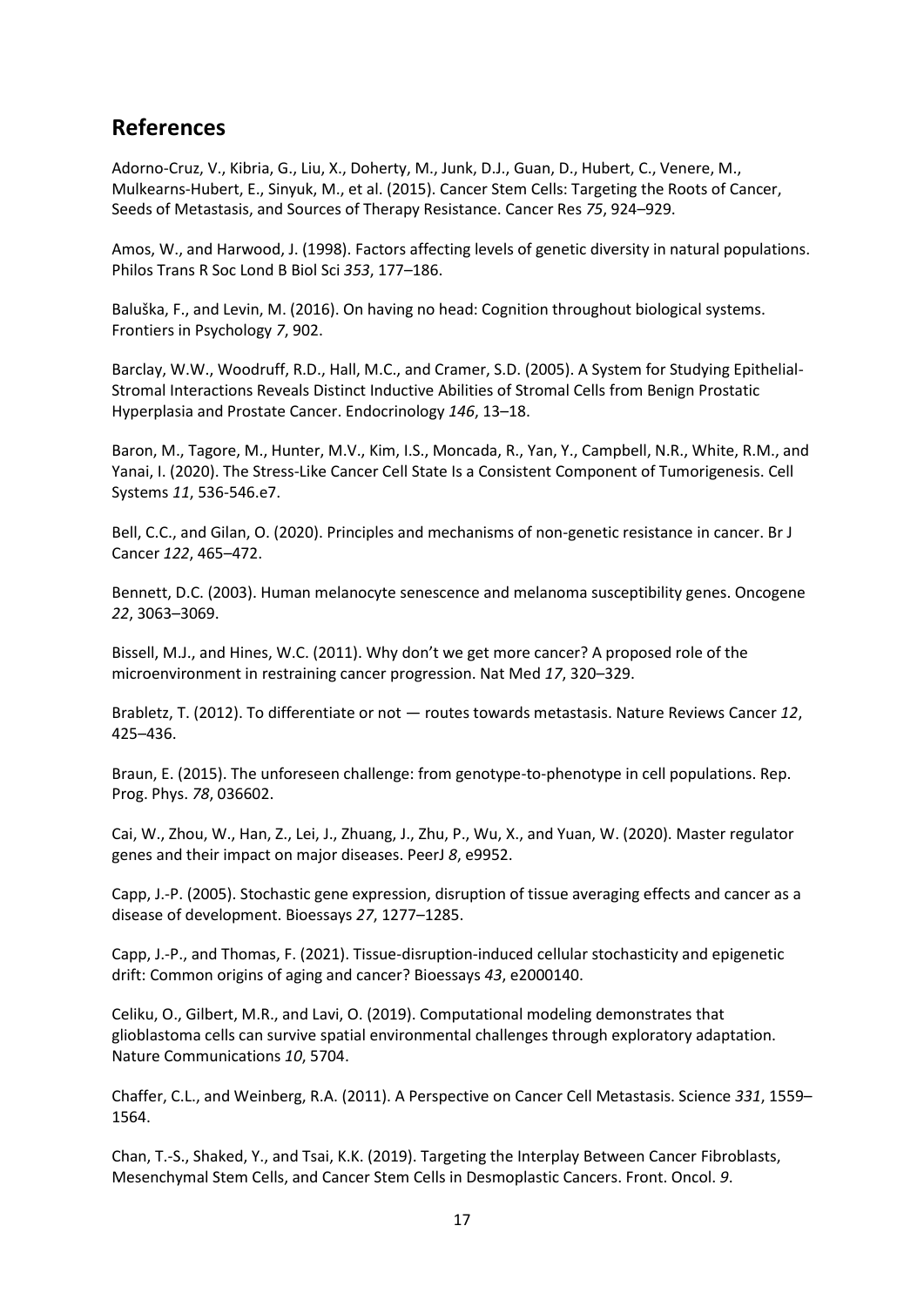Chang, J.C. (2016). Cancer stem cells. Medicine (Baltimore) *95:S1(e4766)*.

Cheung, K.J., and Ewald, A.J. (2016). A collective route to metastasis: Seeding by tumor cell clusters. Science *352*, 167–169.

Davies, H., Bignell, G.R., Cox, C., Stephens, P., Edkins, S., Clegg, S., Teague, J., Woffendin, H., Garnett, M.J., Bottomley, W., et al. (2002). Mutations of the BRAF gene in human cancer. Nature *417*, 949– 954.

De Angelis, M.L., Francescangeli, F., La Torre, F., and Zeuner, A. (2019). Stem Cell Plasticity and Dormancy in the Development of Cancer Therapy Resistance. Front. Oncol. *9*, 626.

Denny, S.K., Yang, D., Chuang, C.-H., Brady, J.J., Lim, J.S., Grüner, B.M., Chiou, S.-H., Schep, A.N., Baral, J., Hamard, C., et al. (2016). Nfib Promotes Metastasis through a Widespread Increase in Chromatin Accessibility. Cell *166*, 328–342.

Doherty, M.R., Smigiel, J.M., Junk, D.J., and Jackson, M.W. (2016). Cancer Stem Cell Plasticity Drives Therapeutic Resistance. Cancers *8*, 8.

Drossel, B. (2008). Random Boolean Networks. In Reviews of Nonlinear Dynamics and Complexity, (John Wiley & Sons, Ltd), pp. 69–110.

Flavahan, W.A., Gaskell, E., and Bernstein, B.E. (2017). Epigenetic plasticity and the hallmarks of cancer. Science *357*, eaal2380.

Freddolino, P.L., Yang, J., Momen-Roknabadi, A., and Tavazoie, S. (2018). Stochastic tuning of gene expression enables cellular adaptation in the absence of pre-existing regulatory circuitry. ELife *7*, e31867.

Garraway, L.A., and Lander, E.S. (2013). Lessons from the cancer genome. Cell *153*, 17–37.

Genovese, G., Kähler, A.K., Handsaker, R.E., Lindberg, J., Rose, S.A., Bakhoum, S.F., Chambert, K., Mick, E., Neale, B.M., Fromer, M., et al. (2014). Clonal Hematopoiesis and Blood-Cancer Risk Inferred from Blood DNA Sequence. N Engl J Med *371*, 2477–2487.

Giancotti, F.G. (2013). Mechanisms Governing Metastatic Dormancy and Reactivation. Cell *155*, 750– 764.

Guo, M., Peng, Y., Gao, A., Du, C., and Herman, J.G. (2019). Epigenetic heterogeneity in cancer. Biomark Res *7*, 23.

Gupta, G.P., and Massagué, J. (2006). Cancer Metastasis: Building a Framework. Cell *127*, 679–695.

Hochedlinger, K. (2004). Reprogramming of a melanoma genome by nuclear transplantation. Genes & Development *18*, 1875–1885.

Holland, P., Bergenholm, D., Börlin, C.S., Liu, G., and Nielsen, J. (2019). Predictive models of eukaryotic transcriptional regulation reveals changes in transcription factor roles and promoter usage between metabolic conditions. Nucleic Acids Research *47*, 4986–5000.

Hong, S.P., Chan, T.E., Lombardo, Y., Corleone, G., Rotmensz, N., Bravaccini, S., Rocca, A., Pruneri, G., McEwen, K.R., Coombes, R.C., et al. (2019). Single-cell transcriptomics reveals multi-step adaptations to endocrine therapy. Nat Commun *10*, 3840.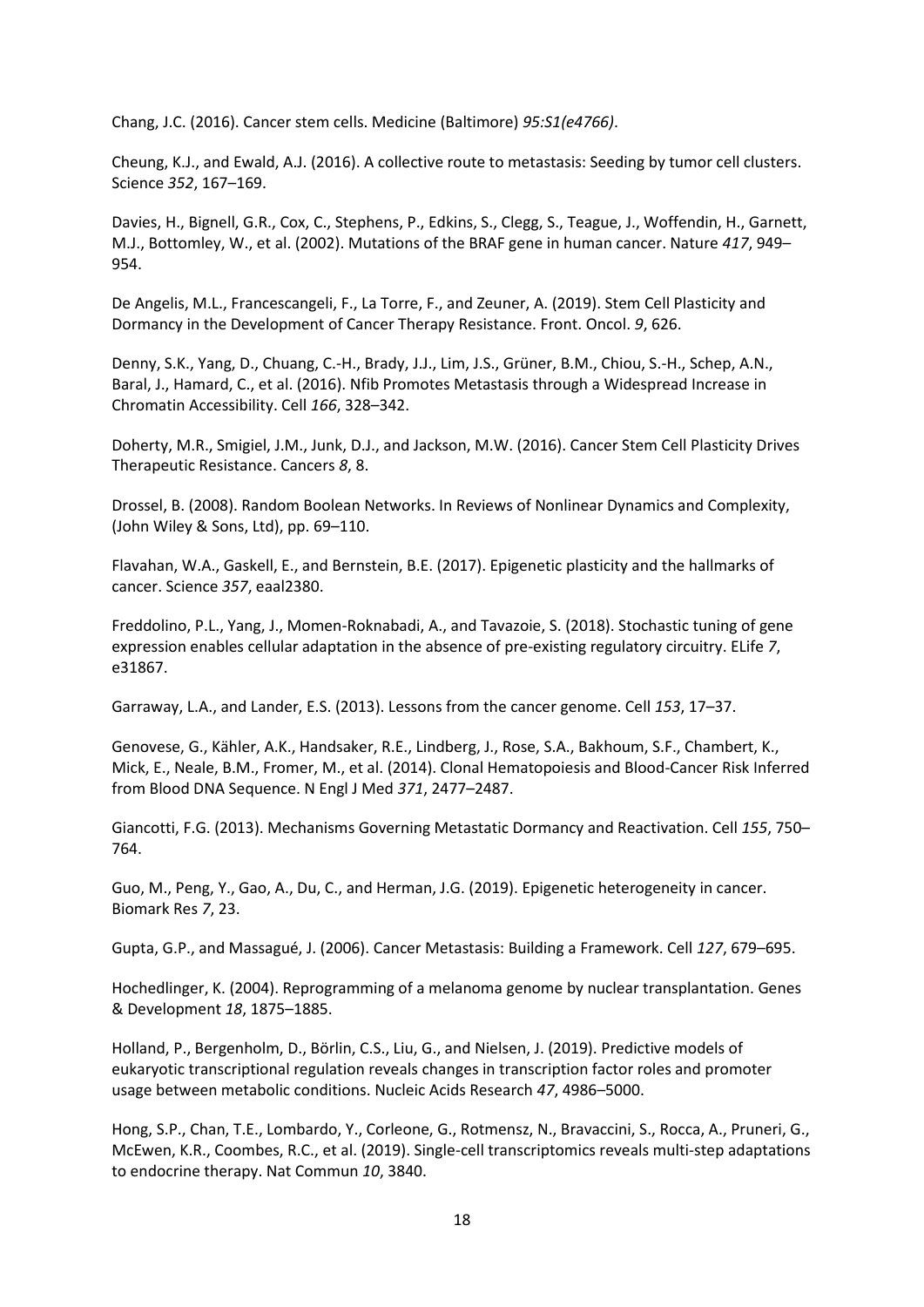Howlett, A.R., Petersen, O.W., Steeg, P.S., and Bissell, M.J. (1994). A Novel Function for the nm23-H1 Gene: Overexpression in Human Breast Carcinoma Cells Leads to the Formation of Basement Membrane and Growth Arrest. J Natl Cancer Inst *86*, 1838–1844.

Huang, J.M., Chikeka, I., and Hornyak, T.J. (2017). Melanocytic Nevi and the Genetic and Epigenetic Control of Oncogene-Induced Senescence. Dermatol Clin *35*, 85–93.

Ishay-Ronen, D., Diepenbruck, M., Kalathur, R.K.R., Sugiyama, N., Tiede, S., Ivanek, R., Bantug, G., Morini, M.F., Wang, J., Hess, C., et al. (2019). Gain Fat—Lose Metastasis: Converting Invasive Breast Cancer Cells into Adipocytes Inhibits Cancer Metastasis. Cancer Cell *35*, 17-32.e6.

Jaiswal, S., Fontanillas, P., Flannick, J., Manning, A., Grauman, P.V., Mar, B.G., Lindsley, R.C., Mermel, C.H., Burtt, N., Chavez, A., et al. (2014). Age-Related Clonal Hematopoiesis Associated with Adverse Outcomes. N Engl J Med *371*, 2488–2498.

James, L.C., and Tawfik, D.S. (2003). Conformational diversity and protein evolution – a 60-year-old hypothesis revisited. Trends in Biochemical Sciences *28*, 361–368.

Jr, P.B.F., Diggins, K.E., Polikowsky, H.G., Mohan, S.R., Seegmiller, A.C., and Irish, J.M. (2016). High-Dimensional Analysis of Acute Myeloid Leukemia Reveals Phenotypic Changes in Persistent Cells during Induction Therapy. PLOS ONE *11*, e0153207.

Kaplon, J., Hömig‐Hölzel, C., Gao, L., Meissl, K., Verdegaal, E.M.E., Burg, S.H. van der, Doorn, R. van, and Peeper, D.S. (2014). Near-genomewide RNAi screening for regulators of BRAFV600E-induced senescence identifies RASEF, a gene epigenetically silenced in melanoma. Pigment Cell & Melanoma Research *27*, 640–652.

Kasemeier-Kulesa, J.C., Teddy, J.M., Postovit, L.-M., Seftor, E.A., Seftor, R.E.B., Hendrix, M.J.C., and Kulesa, P.M. (2008). Reprogramming multipotent tumor cells with the embryonic neural crest microenvironment. Dev Dyn *237*, 2657–2666.

Kauffman, S.A. (1993). The Origins of Order: Self-organization and Selection in Evolution (Oxford University Press).

Kim, C., Gao, R., Sei, E., Brandt, R., Hartman, J., Hatschek, T., Crosetto, N., Foukakis, T., and Navin, N.E. (2018). Chemoresistance Evolution in Triple-Negative Breast Cancer Delineated by Single-Cell Sequencing. Cell *173*, 879-893.e13.

Kirschner, M.W., and Gerhart, J.C. (2005). The Plausibility of Life: Resolving Darwin's Dilemma (Yale University Press).

Klein, C.A. (2013). Selection and adaptation during metastatic cancer progression. Nature *501*, 365– 372.

Krishnaswamy, S., Zivanovic, N., Sharma, R., Pe'er, D., and Bodenmiller, B. (2018). Learning timevarying information flow from single-cell epithelial to mesenchymal transition data. PLoS ONE *13*, e0203389.

Lambert, A.W., Pattabiraman, D.R., and Weinberg, R.A. (2017). Emerging Biological Principles of Metastasis. Cell *168*, 670–691.

Lawson, D.A., Kessenbrock, K., Davis, R.T., Pervolarakis, N., and Werb, Z. (2018). Tumour heterogeneity and metastasis at single-cell resolution. Nat Cell Biol *20*, 1349–1360.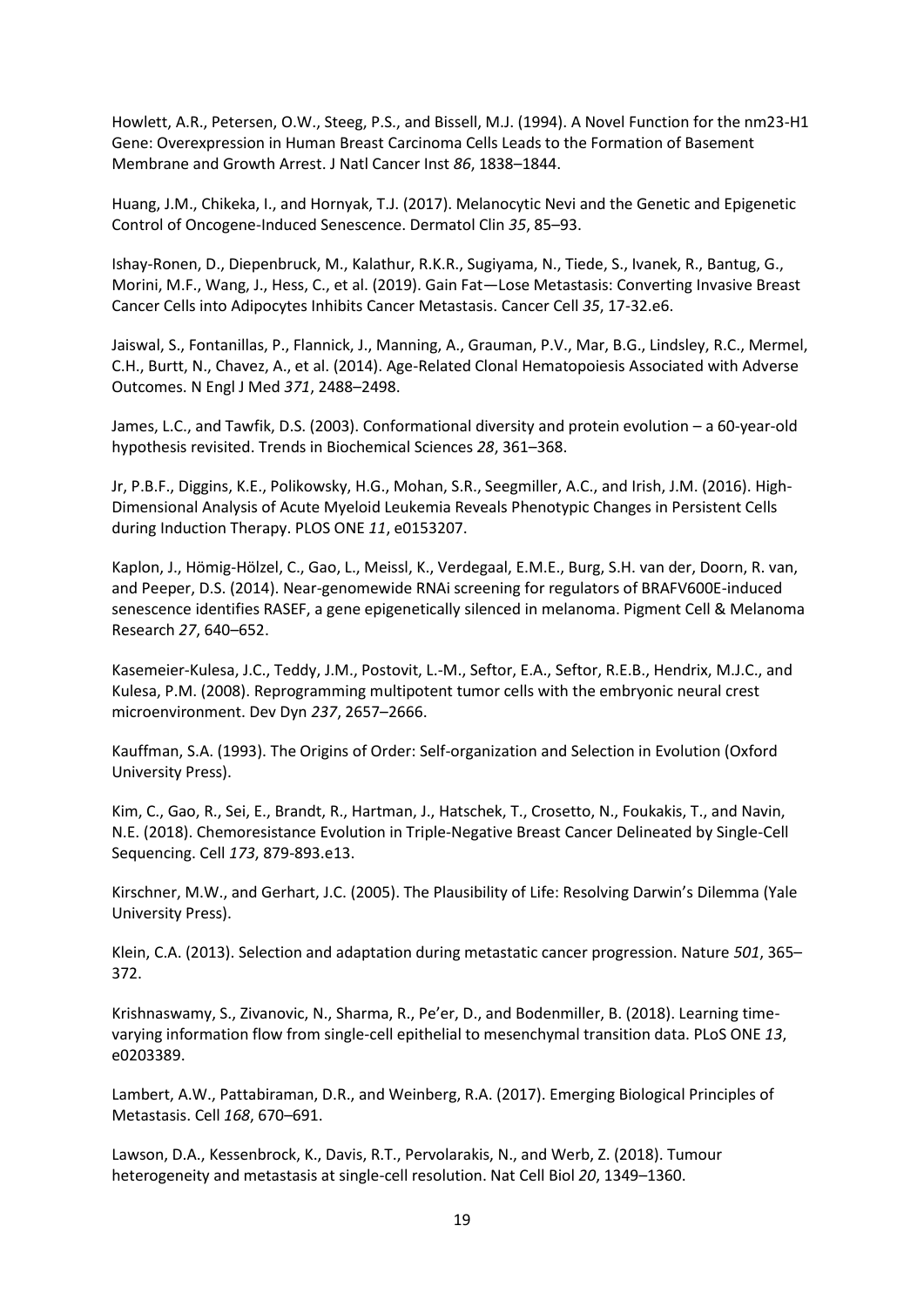Lee, T.I., Rinaldi, N.J., Robert, F., Odom, D.T., Bar-Joseph, Z., Gerber, G.K., Hannett, N.M., Harbison, C.T., Thompson, C.M., Simon, I., et al. (2002). Transcriptional Regulatory Networks in Saccharomyces cerevisiae. Science *298*, 799–804.

Lehmann, W., Mossmann, D., Kleemann, J., Mock, K., Meisinger, C., Brummer, T., Herr, R., Brabletz, S., Stemmler, M.P., and Brabletz, T. (2016). ZEB1 turns into a transcriptional activator by interacting with YAP1 in aggressive cancer types. Nature Communications *7*, 10498.

Li, Z., Bianco, S., Zhang, Z., and Tang, C. (2013). Generic properties of random gene regulatory networks. Quant Biol *1*, 253–260.

Liu, Y., Wu, J., Sun, N., Tu, C., Shi, X., Cheng, H., Liu, S., Li, S., Wang, Y., Zheng, Y., et al. (2017). Intrinsically Disordered Proteins as Important Players during Desiccation Stress of Soybean Radicles. J Proteome Res *16*, 2393–2409.

Loo, J.M., Scherl, A., Nguyen, A., Man, F.Y., Weinberg, E., Zeng, Z., Saltz, L., Paty, P.B., and Tavazoie, S.F. (2015). Extracellular Metabolic Energetics Can Promote Cancer Progression. Cell *160*, 393–406.

Luzzi, K.J., MacDonald, I.C., Schmidt, E.E., Kerkvliet, N., Morris, V.L., Chambers, A.F., and Groom, A.C. (1998). Multistep Nature of Metastatic Inefficiency. The American Journal of Pathology *153*, 865– 873.

Lytle, N.K., Barber, A.G., and Reya, T. (2018). Stem cell fate in cancer growth, progression and therapy resistance. Nat Rev Cancer *18*, 669–680.

Maffini, M.V., Soto, A.M., Calabro, J.M., Ucci, A.A., and Sonnenschein, C. (2004). The stroma as a crucial target in rat mammary gland carcinogenesis. Journal of Cell Science *117*, 1495–1502.

Maffini, M.V., Calabro, J.M., Soto, A.M., and Sonnenschein, C. (2005). Stromal Regulation of Neoplastic Development. Am J Pathol *167*, 1405–1410.

Marine, J.-C., Dawson, S.-J., and Dawson, M.A. (2020). Non-genetic mechanisms of therapeutic resistance in cancer. Nat Rev Cancer *20*, 743–756.

Martincorena, I., and Campbell, P.J. (2015). Somatic mutation in cancer and normal cells. Science *349*, 1483–1489.

Martincorena, I., Roshan, A., Gerstung, M., Ellis, P., Loo, P.V., McLaren, S., Wedge, D.C., Fullam, A., Alexandrov, L.B., Tubio, J.M., et al. (2015). High burden and pervasive positive selection of somatic mutations in normal human skin. Science *348*, 880–886.

Massagué, J., and Obenauf, A.C. (2016). Metastatic colonization by circulating tumour cells. Nature *529*, 298–306.

Maynard, A., McCoach, C.E., Rotow, J.K., Harris, L., Haderk, F., Kerr, D.L., Yu, E.A., Schenk, E.L., Tan, W., Zee, A., et al. (2020). Therapy-Induced Evolution of Human Lung Cancer Revealed by Single-Cell RNA Sequencing. Cell *182*, 1232-1251.e22.

McCullough, K.D., Coleman, W.B., Smith, G.J., and Grisham, J.W. (1997). Transformed Rat Liver Epithelial Cells into the Liver'. Cancer Research *57*, 1807–1813.

Mh, B.-H., and Sa, R. (2000). Irradiated mammary gland stroma promotes the expression of tumorigenic potential by unirradiated epithelial cells. Cancer Res *60*, 1254–1260.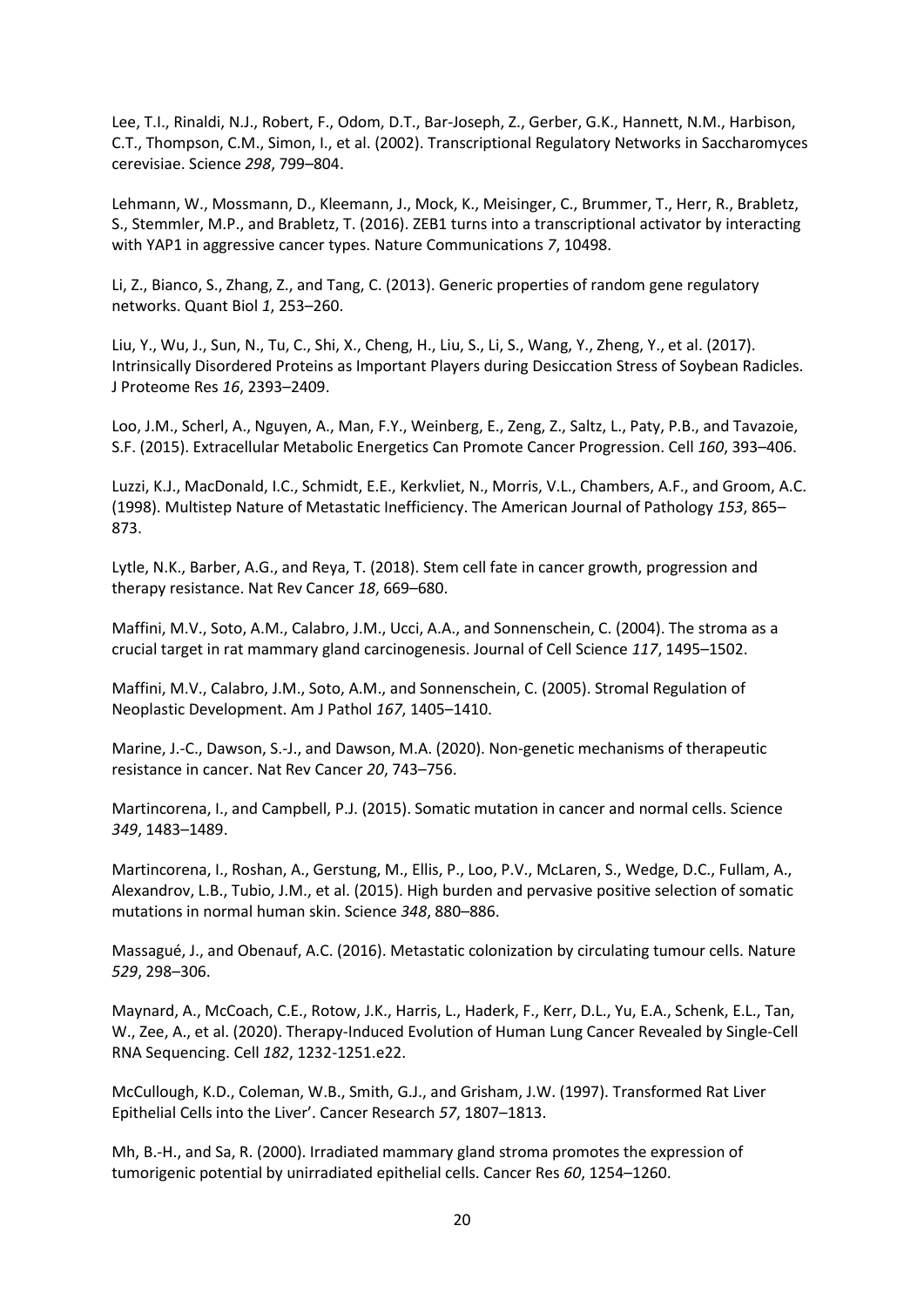Michaloglou, C., Vredeveld, L.C.W., Soengas, M.S., Denoyelle, C., Kuilman, T., van der Horst, C.M.A.M., Majoor, D.M., Shay, J.W., Mooi, W.J., and Peeper, D.S. (2005). BRAF E600 -associated senescence-like cell cycle arrest of human naevi. Nature *436*, 720–724.

Milanovic, M., Fan, D.N.Y., Belenki, D., Däbritz, J.H.M., Zhao, Z., Yu, Y., Dörr, J.R., Dimitrova, L., Lenze, D., Monteiro Barbosa, I.A., et al. (2018). Senescence-associated reprogramming promotes cancer stemness. Nature *553*, 96–100.

Mintz, B., and Illmensee, K. (1975). Normal genetically mosaic mice produced from malignant teratocarcinoma cells. Proc. Natl. Acad. Sci. U.S.A. *72*, 3585–3589.

Niklas, K.J., Bondos, S.E., Dunker, A.K., and Newman, S.A. (2015). Rethinking gene regulatory networks in light of alternative splicing, intrinsically disordered protein domains, and posttranslational modifications. Front. Cell Dev. Biol. *3*, 8.

NOWEL, PC. (1976). The clonal evolution of tumor cell populations. Acquired genetic lability permits stepwise selection of variant sublines and underlies tumor progression. Science *194*, 223–228.

Obenauf, A.C., and Massagué, J. (2015). Surviving at a Distance: Organ-Specific Metastasis. Trends in Cancer *1*, 76–91.

Peng, Z., Yan, J., Fan, X., Mizianty, M.J., Xue, B., Wang, K., Hu, G., Uversky, V.N., and Kurgan, L. (2015). Exceptionally abundant exceptions: comprehensive characterization of intrinsic disorder in all domains of life. Cell. Mol. Life Sci. *72*, 137–151.

Pisco, A.O., and Huang, S. (2015). Non-genetic cancer cell plasticity and therapy-induced stemness in tumour relapse: 'What does not kill me strengthens me.' British Journal of Cancer *112*, 1725–1732.

Piskounova, E., Agathocleous, M., Murphy, M.M., Hu, Z., Huddlestun, S.E., Zhao, Z., Leitch, A.M., Johnson, T.M., DeBerardinis, R.J., and Morrison, S.J. (2015). Oxidative stress inhibits distant metastasis by human melanoma cells. Nature *527*, 186–191.

Pollock, P.M., Harper, U.L., Hansen, K.S., Yudt, L.M., Stark, M., Robbins, C.M., Moses, T.Y., Hostetter, G., Wagner, U., Kakareka, J., et al. (2003). High frequency of BRAF mutations in nevi. Nature Genetics *33*, 19–20.

Ramirez, M., Rajaram, S., Steininger, R.J., Osipchuk, D., Roth, M.A., Morinishi, L.S., Evans, L., Ji, W., Hsu, C.-H., Thurley, K., et al. (2016). Diverse drug-resistance mechanisms can emerge from drugtolerant cancer persister cells. Nat Commun *7*, 10690.

Rivkind, A., Schreier, H., Brenner, N., and Barak, O. (2020). Scale free topology as an effective feedback system. PLOS Computational Biology *16*, e1007825.

Rizki, A., Weaver, V.M., Lee, S.-Y., Rozenberg, G.I., Chin, K., Myers, C.A., Bascom, J.L., Mott, J.D., Semeiks, J.R., Grate, L.R., et al. (2008). A human breast cell model of preinvasive to invasive transition. Cancer Res *68*, 1378–1387.

Ruiz-Vega, R., Chen, C.-F., Razzak, E., Vasudeva, P., Krasieva, T.B., Shiu, J., Caldwell, M.G., Yan, H., Lowengrub, J., Ganesan, A.K., et al. (2020). Dynamics of nevus development implicate cell cooperation in the growth arrest of transformed melanocytes. ELife *9*, e61026.

Salas-Vega, S., Iliopoulos, O., and Mossialos, E. (2017). Assessment of Overall Survival, Quality of Life, and Safety Benefits Associated With New Cancer Medicines. JAMA Oncol *3*, 382–390.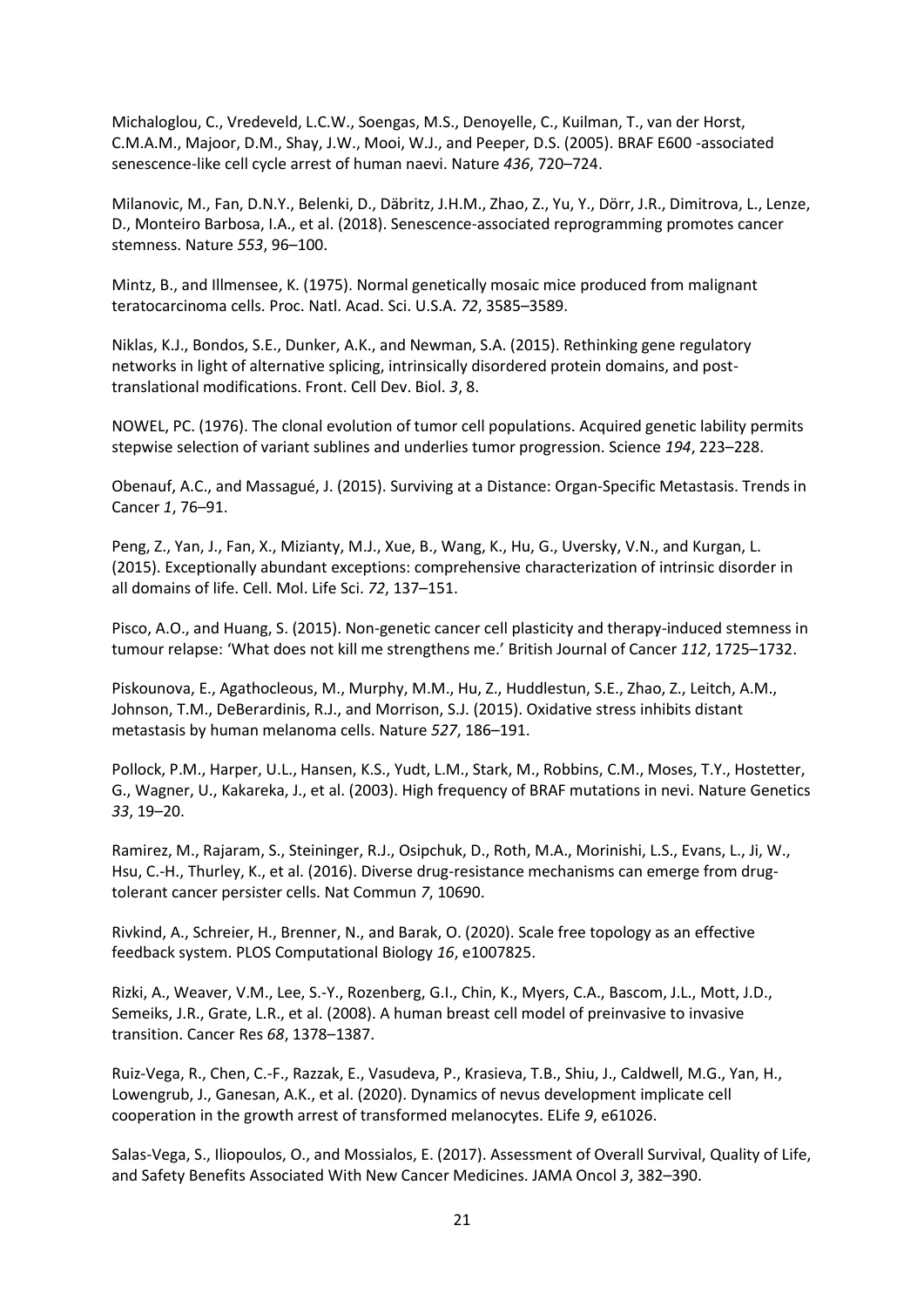Sánchez Alvarado, A., and Yamanaka, S. (2014). Rethinking differentiation: stem cells, regeneration, and plasticity. Cell *157*, 110–119.

Schreier, H.I., Soen, Y., and Brenner, N. (2017). Exploratory adaptation in large random networks. Nature Communications *8*, 14826.

Scott, J., Kuhn, P., and Anderson, A.R.A. (2012). Unifying metastasis — integrating intravasation, circulation and end-organ colonization. Nature Reviews Cancer *12*, 445–446.

Serrano, M., Lin, A.W., McCurrach, M.E., Beach, D., and Lowe, S.W. (1997). Oncogenic ras Provokes Premature Cell Senescence Associated with Accumulation of p53 and p16INK4a. Cell *88*, 593–602.

Shaffer, S.M., Dunagin, M.C., Torborg, S.R., Torre, E.A., Emert, B., Krepler, C., Beqiri, M., Sproesser, K., Brafford, P.A., Xiao, M., et al. (2017). Rare cell variability and drug-induced reprogramming as a mode of cancer drug resistance. Nature *546*, 431–435.

Shaked, Y. (2019). The pro-tumorigenic host response to cancer therapies. Nat Rev Cancer *19*, 667– 685.

Sharma, S.V., Lee, D.Y., Li, B., Quinlan, M.P., Takahashi, F., Maheswaran, S., McDermott, U., Azizian, N., Zou, L., Fischbach, M.A., et al. (2010). A chromatin-mediated reversible drug tolerant state in cancer cell subpopulations. Cell *141*, 69–80.

Smithers, D.W. (1962). CANCER AN ATTACK ON CYTOLOGISM. The Lancet *279*, 493–499.

Soen, Y., Knafo, M., and Elgart, M. (2015). A principle of organization which facilitates broad Lamarckian-like adaptations by improvisation. Biology Direct *10*, 68.

Sonnenschein, C., and Soto, A.M. (2020). Over a century of cancer research: Inconvenient truths and promising leads. PLoS Biol *18*, e3000670.

Soto, A.M., and Sonnenschein, C. (2011). The tissue organization field theory of cancer: A testable replacement for the somatic mutation theory. Bioessays *33*, 332–340.

Stemmler, M.P., Eccles, R.L., Brabletz, S., and Brabletz, T. (2019). Non-redundant functions of EMT transcription factors. Nature Cell Biology *21*, 102–112.

Stewart, C.A., Gay, C.M., Xi, Y., Sivajothi, S., Sivakamasundari, V., Fujimoto, J., Bolisetty, M., Hartsfield, P.M., Balasubramaniyan, V., Chalishazar, M.D., et al. (2020). Single-cell analyses reveal increased intratumoral heterogeneity after the onset of therapy resistance in small-cell lung cancer. Nat Cancer *1*, 423–436.

The International Cancer Genome Consortium (2010). International network of cancer genome projects. Nature *464*, 993–998.

Valiente, M., Obenauf, A.C., Jin, X., Chen, Q., Zhang, X.H.-F., Lee, D.J., Chaft, J.E., Kris, M.G., Huse, J.T., Brogi, E., et al. (2014). Serpins Promote Cancer Cell Survival and Vascular Co-Option in Brain Metastasis. Cell *156*, 1002–1016.

Vasan, N., Baselga, J., and Hyman, D.M. (2019). A view on drug resistance in cancer. Nature *575*, 299–309.